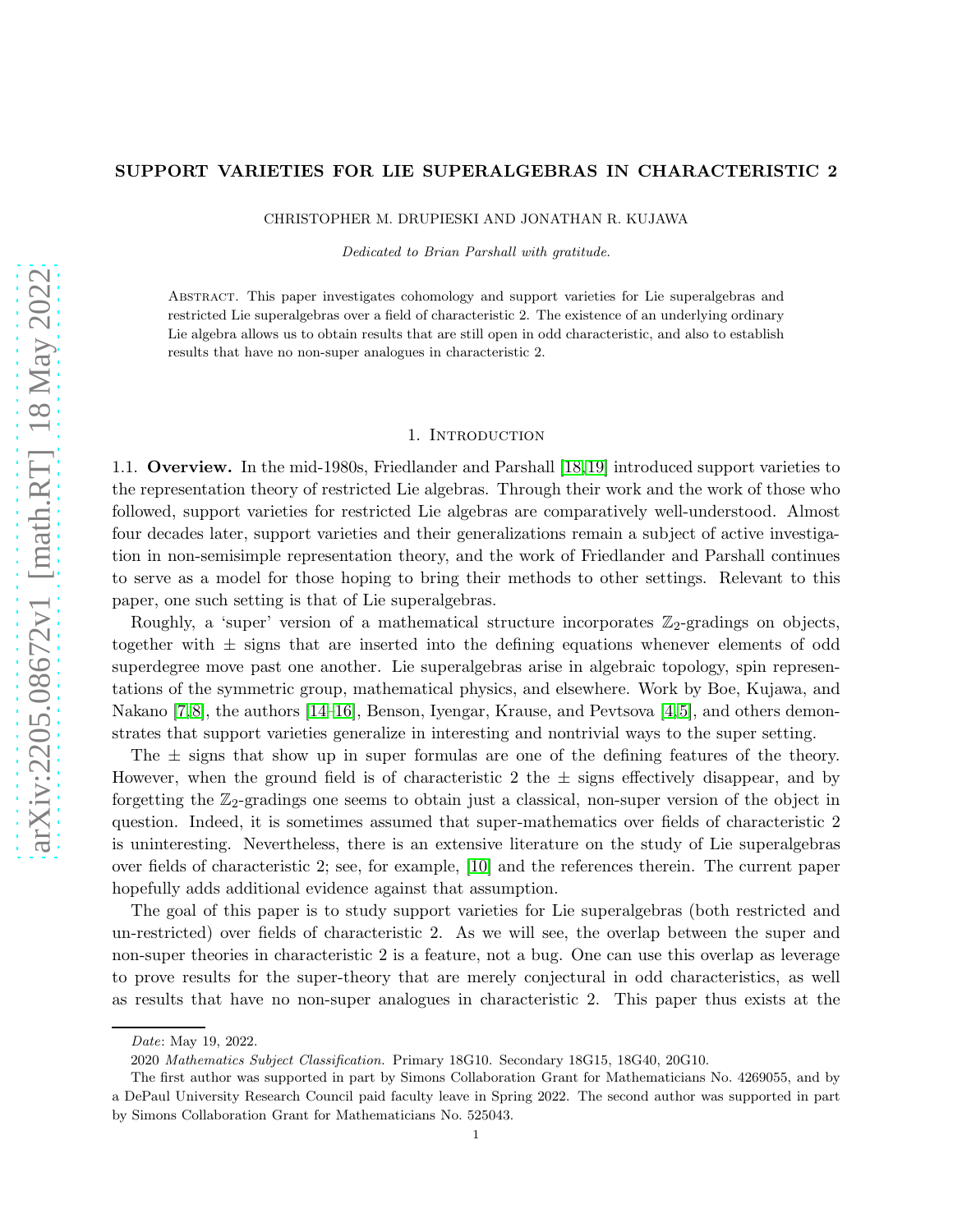intersection of topics that are well-understood (support varieties for restricted Lie algebras) and topics that are not (support varieties for graded objects).

1.2. Main Results. We begin in Section [2](#page-3-0) by recalling the definition of a Lie superalgebra over a field of arbitrary characteristic. Roughly, a Lie superalgebra in characteristic 2 is a  $\mathbb{Z}_2$ -graded ordinary Lie algebra  $L = L_0 \oplus L_{\overline{1}}$ , together with a distinguished quadratic operator  $q: L_{\overline{1}} \to L_{\overline{0}}$ . The quadratic operator effectively serves as a replacement for the map given in other characteristics by  $x \mapsto \frac{1}{2}[x, x]$ ; see Remark [2.2.](#page-4-0) A representation of a Lie superalgebra in characteristic 2 is then a  $\mathbb{Z}_2$ -graded representation of the underlying ordinary Lie algebra  $\overline{L}$  that is 'partially restricted' to ensure compatibility with the quadratic operator.

A restricted Lie superalgebra is a Lie superalgebra L equipped with a p-operation  $x \mapsto x^{[p]}$  on  $L_{\overline{0}}$  that makes  $L_{\overline{0}}$  into an ordinary restricted Lie algebra, and that makes  $L_{\overline{1}}$  into a restricted  $L_{\overline{0}}$ -module. In Lemma [2.14](#page-6-0) we observe that, given a restricted Lie superalgebra over a field of characteristic  $p = 2$ , the 2-operation  $(-)^{[2]}: L_{\overline{0}} \to L_{\overline{0}}$  and the quadratic operator  $q: L_{\overline{1}} \to L_{\overline{0}}$  can be combined to define a 2-operation  $z \mapsto z^{\{2\}}$  on all of L,

$$
z = z_{\overline{0}} + z_{\overline{1}} \quad \mapsto \quad z^{\{2\}} := (z_{\overline{0}})^{[2]} + q(z_{\overline{1}}) + [z_{\overline{1}}, z_{\overline{0}}],
$$

which then makes the underlying ordinary Lie algebra  $\overline{L}$  of L into a restricted Lie algebra.<sup>[1](#page-1-0)</sup> Moreover, this restricted structure on  $\overline{L}$  then induces a canonical identification between  $V(L)$ , the restricted enveloping superalgebra of the restricted Lie superalgebra L, and  $V(\overline{L})$ , the restricted enveloping algebra of the ordinary restricted Lie algebra  $\overline{L}$ .

1.2.1. Restricted Lie superalgebras. In Section [3](#page-7-0) we explore in detail the implications for support varieties of the canonical identification  $V(L) = V(\overline{L})$ , for L a finite-dimensional restricted Lie superalgebra over a (for simplicity, algebraically closed) field  $k$  of characteristic 2. The cohomology ring  $H^{\bullet}(V(L), k)$  is a finitely-generated commutative k-algebra that is naturally graded by  $\mathbb{Z} \times \mathbb{Z}_2$ ; the first component of the grading is the 'external' cohomological grading and the second component is the 'internal' grading induced by the superalgebra structure of  $V(L)$ . Write  $|V(L)|$  for the maximal ideal spectrum of the k-algebra  $H^{\bullet}(V(L), k)$ . We show in [\(3.9\)](#page-9-0) that  $|V(L)|$  identifies with the restricted nullcone of  $\overline{L}$ :

$$
|V(L)| \simeq \mathcal{N}_1(\overline{L}) = \{ z \in \overline{L} : z^{\{2\}} = 0 \} = \{ z_{\overline{0}} + z_{\overline{1}} \in L : (z_{\overline{0}})^{[2]} + q(z_{\overline{1}}) = 0 \text{ and } [z_{\overline{1}}, z_{\overline{0}}] = 0 \}.
$$

This extends to characteristic  $p = 2$  a description previously obtained by the authors for restricted Lie superalgebras in characteristics  $p \geq 3$ ; cf. [\[14,](#page-21-3) Proposition 5.4.4].

Given a finite-dimensional  $V(L)$ -supermodule M, let  $I(M)$  be the annihilator ideal for the cup product action of  $\mathrm{H}^{\bullet}(V(L), k)$  on  $\mathrm{Ext}^{\bullet}_{V(L)}(M, M)$ . The support variety of M, denoted  $|V(L)|_M$ , is the Zariski closed subset of  $|V(L)|$  defined by the ideal  $I(M)$ . Each nonzero element  $z \in \mathcal{N}_1(\overline{L})$ generates a k-subalgebra of  $V(L) = V(\overline{L})$  of the form  $k[z]/(z^2)$ . Appealing to support variety theory for ordinary restricted Lie algebras, the support variety  $|V(L)|_M$  then admits the following "rank variety" description:

<span id="page-1-1"></span>(1.1) 
$$
|V(L)|_M \simeq \{z \in \mathcal{N}_1(\overline{L}) : M \text{ is not free as a } k[z]/(z^2) \text{-module}\} \cup \{0\}.
$$

This immediately implies that support varieties for  $V(L)$ -supermodules satisfy the Tensor Product Property (Proposition [3.2\)](#page-10-0). In Proposition [3.4,](#page-10-1) we reformulate the condition that  $M$  is not free as a  $k[z]/(z^2)$ -module in terms of the projective dimension of a pullback of M to a hypersurface ring. As discussed in Remark [3.5,](#page-11-0) this alternate characterization of  $|V(L)|_M$  can be interpreted

<span id="page-1-0"></span><sup>&</sup>lt;sup>1</sup>This observation has doubtlessly been made before and is presumably well-known to characteristic 2 experts.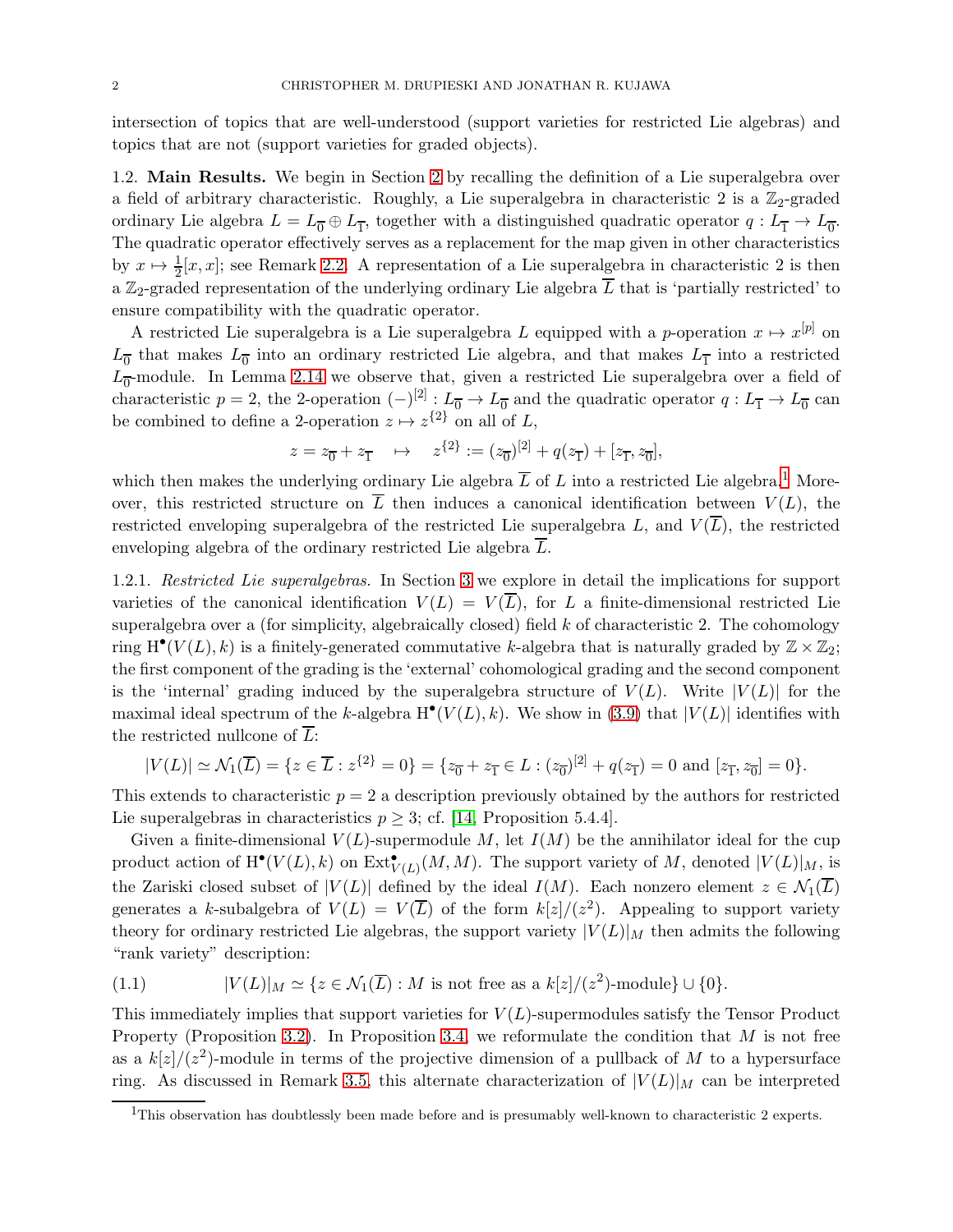as confirming, for characteristic 2, a conjecture we previously made for the support varieties of restricted Lie superalgebras (and more generally, for arbitrary infinitesimal supergroup schemes) over fields of odd characteristic.

Now let st-smod<sub> $V(L)$ </sub> be the stable category of finite-dimensional  $V(L)$ -supermodules. The Hopf algebra structure on  $V(L)$  makes st-smod $_{V(L)}$  into a tensor triangulated category. Following Balmer, one can use the tensor triangulated structure to define the spectrum  $\mathrm{Spc}(\mathsf{st\text{-}smooth}_{V(L)})$  of  $\mathsf{st\text{-}smooth}_{V(L)}$ and the support function

$$
\operatorname{supp}': \operatorname{st-smod}_{V(L)} \to 2^{\operatorname{Spc}(\operatorname{st-smod}_{V(L)})}.
$$

Here  $2^{\text{Spc}(\text{st-smod}_{V(L)})}$  denotes the power set of  $\text{Spc}(\text{st-smod}_{V(L)})$ . Given its abstract definition, it is not surprising that it is desirable to have a more concrete description of the Balmer spectrum and support function.

Let  $X_s = \text{Proj}_s(A)$  denote the set of all bi-homogeneous ideals in  $A = H^{\bullet}(V(L), k)$  (i.e., ideals that are homogeneous with respect to the  $\mathbb{Z}\times\mathbb{Z}_2$ -grading) that are prime among the bi-homogeneous ideals, and which are properly contained in the maximal ideal  $H^{>0}(V(L), k)$  of elements of positive cohomological degree. We view  $X_s$  as a topological space via the Zariski topology. We note that  $X_s$  is a coarser space than the usual projective spectrum  $\text{Proj}(A)$  (which consists of prime ideals in  $H^{\bullet}(V(L), k)$  which are homogeneous with respect to just the Z-component of the grading).

In Section [3.4](#page-13-0) we show that  $X_s$  is a Zariski space and that there is a support function

$$
\text{supp}_s: \textsf{st-smod}_{V(L)} \rightarrow 2^{X_s}.
$$

Applying work of Dell'Ambrogio [\[12\]](#page-21-8) and of Benson, Iyengar, Krause, and Pevtsova [\[3\]](#page-21-9), we show in Theorem [3.10](#page-15-0) that there is a canonical homeomorphism

$$
\mathrm{Proj}_s(A) \simeq \mathrm{Spc}(\mathsf{st\text{-}smod}_{V(L)})
$$

that identifies the two support functions  $\text{supp}'$  and  $\text{supp}_s$ . This gives a non-categorical realization of the Balmer spectrum and support function. We further deduce that the pair  $(Proj_s(A), supp_s)$ provides a classification of the thick tensor ideal subcategories of  $st$ -smod<sub> $V(L)$ </sub>. Concretely, this implies that if M and N are two finite-dimensional  $V(L)$ -supermodules, then M can be obtained from N by a finite sequence of the standard operations available in  $st$ -smod $_{V(L)}$  (direct sums and summands, tensor products, extensions, syzygies) if and only if  $|V(L)|_M \subseteq |V(L)|_N$ . Thus the question of whether one supermodule can be built from another can be reformulated into a statement about their support varieties, which in turn is reduced to a linear-algebraic problem by [\(1.1\)](#page-1-1).

1.2.2. Lie superalgebras. In Section [4](#page-16-0) we turn to the case of an arbitrary finite-dimensional Lie superalgebra L over k. Again, the cohomology ring  $H^{\bullet}(L,k) = H^{\bullet}(U(L),k)$  is a finitely-generated commutative k-algebra graded by  $\mathbb{Z}\times\mathbb{Z}_2$ , and one can define support varieties for finite-dimensional L-supermodules. Writing  $|U(L)|$  for the maximal ideal spectrum of  $H^{\bullet}(L, k)$ , we show in Theorem [4.5](#page-18-0) that  $|U(L)|$  identifies with the odd nullcone of L:

$$
|U(L)| \simeq \mathcal{N}_{\text{odd}}(L) := \{ x \in L_{\overline{1}} : q(x) = 0 \}.
$$
<sup>2</sup>

Likewise, Theorem [4.6](#page-19-0) shows that the support variety of a finite-dimensional L-supermodule M admits a rank variety description:

 $|U(L)|_M \simeq \{x \in \mathcal{N}_{\text{odd}}(L) : M \text{ is not free as a } k[x]/(x^2) \text{-supermodule}\} \cup \{0\}.$ 

<span id="page-2-0"></span><sup>&</sup>lt;sup>2</sup>There is also a Frobenius twist involved in the identification, which we ignore for the sake of the introduction.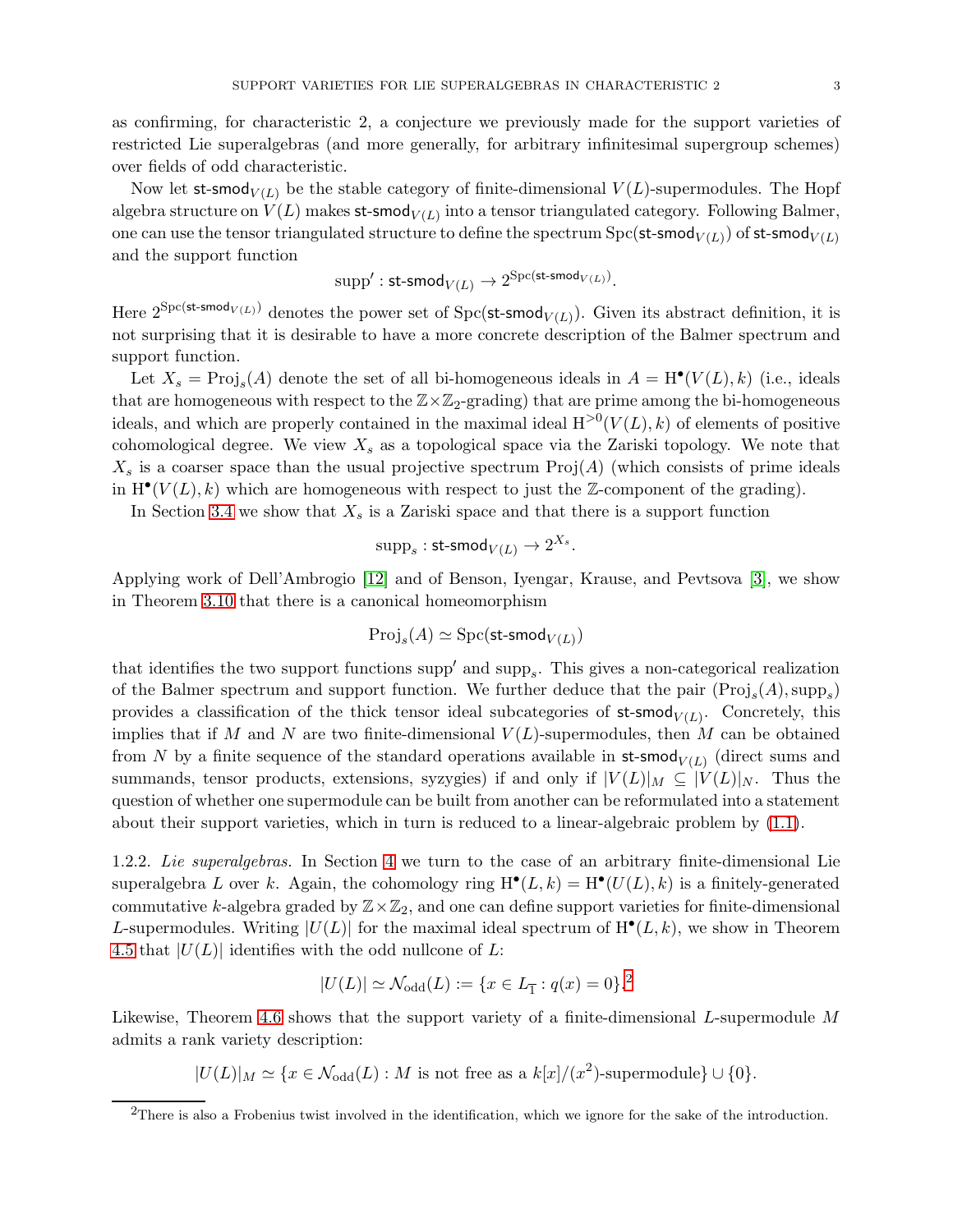This description implies that the support varieties of finite-dimensional L-supermodules satisfy the Tensor Product Property (Corollary [4.7\)](#page-20-0). Then Theorem [4.8](#page-20-1) shows that  $|U(L)|_M = \{0\}$  if and only if M has finite projective dimension as a  $U(L)$ -supermodule. In particular,  $\mathcal{N}_{odd}(L) = \{0\}$  if and only if  $U(L)$  is of finite global dimension. This extends to  $p = 2$  a result due of Bøgvad [\[9\]](#page-21-10) in characteristic zero (see also [\[25,](#page-22-1) Chapter 17]), and due to the authors in characteristic  $p \geq 3$  [\[16\]](#page-21-4).

1.3. Future directions. Since Premet's proof of the Kac–Weisfieler conjecture [\[26\]](#page-22-2), p-divisibility of a module's dimension has been known to be closely related to the dimension of the module's support variety. Some divisibility results along these lines are known in super-representation theory (see, e.g., [\[6,](#page-21-11) [30\]](#page-22-3)), but much remains unknown, however, and it would be interesting to improve upon these results.

It would also be interesting to compute, in all positive characteristics, the Balmer spectrum for the stable module category of finite-dimensional  $V(L)$ -supermodules, and for the singularity category of finite-dimensional  $U(L)$ -supermodules. More generally, there are conjectures and questions for Lie superalgebras and infinitesimal supergroup schemes that the present paper addresses, but which remain open in odd characteristics. For  $V(L)$  we were able to take advantage of coincidences that happen only in characteristic 2. In odd characteristic new ideas will be required for both superalgebras.

Finally, interesting alternate notions of super-mathematics in characteristic 2 were proposed in [\[23,](#page-22-4) [29\]](#page-22-5). It would be interesting to consider the questions covered in this paper within that framework.

1.4. **Conventions.** Throughout, k will be a field of positive characteristic p (usually  $p = 2$ ). All vector spaces will be k-vector spaces, and all unadorned tensor products will denote tensor products over k. Let  $\mathbb{N} = \{0, 1, 2, 3, \ldots\}$  be the set of non-negative integers.

Set  $\mathbb{Z}_2 = \mathbb{Z}/2\mathbb{Z} = {\overline{0}, \overline{1}}$ . Following the literature, we use the prefix 'super' to indicate that an object is  $\mathbb{Z}_2$ -graded. We denote the decomposition of a vector superspace into its  $\mathbb{Z}_2$ -homogeneous components by  $V = V_0 \oplus V_1$ , calling  $V_0$  and  $V_1$  the even and odd subspaces of V, respectively, and writing  $\overline{v} \in \mathbb{Z}_2$  to denote the superdegree of a homogeneous element  $v \in V_0 \cup V_1$ . When written without additional adornment, we consider the field  $k$  to be a superspace concentrated in even superdegree. Whenever we state a formula in which homogeneous degrees of elements are specified, we mean that the formula is true as written for homogeneous elements, and that it extends linearly to non-homogeneous elements.

<span id="page-3-0"></span>1.5. Acknowledgments. The authors thank Luchezar Avramov for prodding us to address what happens in characteristic two.

### 2. DEFINITIONS

#### 2.1. Lie superalgebras.

<span id="page-3-5"></span>**Definition 2.1.** Let k be a field (of any characteristic). A Lie superalgebra over k is a  $\mathbb{Z}_2$ graded k-vector space  $L = L_0 \oplus L_{\overline{1}}$ , together with an even (i.e.,  $\mathbb{Z}_2$ -degree preserving) bilinear map  $[, ]: L \otimes L \to L$  and a quadratic operator  $q: L_{\overline{1}} \to L_{\overline{0}}$ , such that the following axioms hold:

- <span id="page-3-4"></span><span id="page-3-2"></span>(L1)  $[x, y] = -(-1)^{\overline{x} \cdot \overline{y}}[y, x]$  for all homogeneous  $x, y \in L$ .
- <span id="page-3-1"></span>(L2)  $[x,[y,z]] = [[x,y],z] + (-1)^{\overline{x}\cdot\overline{y}}[y,[x,z]]$  for all homogeneous  $x,y,z \in L$  (Jacobi identity).
- <span id="page-3-3"></span>(L3)  $[x, x] = 0$  for all  $x \in L_{0}^{-}$ .
- $(L4)$   $[y, [y, y]] = 0$  for all  $y \in L_{\overline{1}}$ .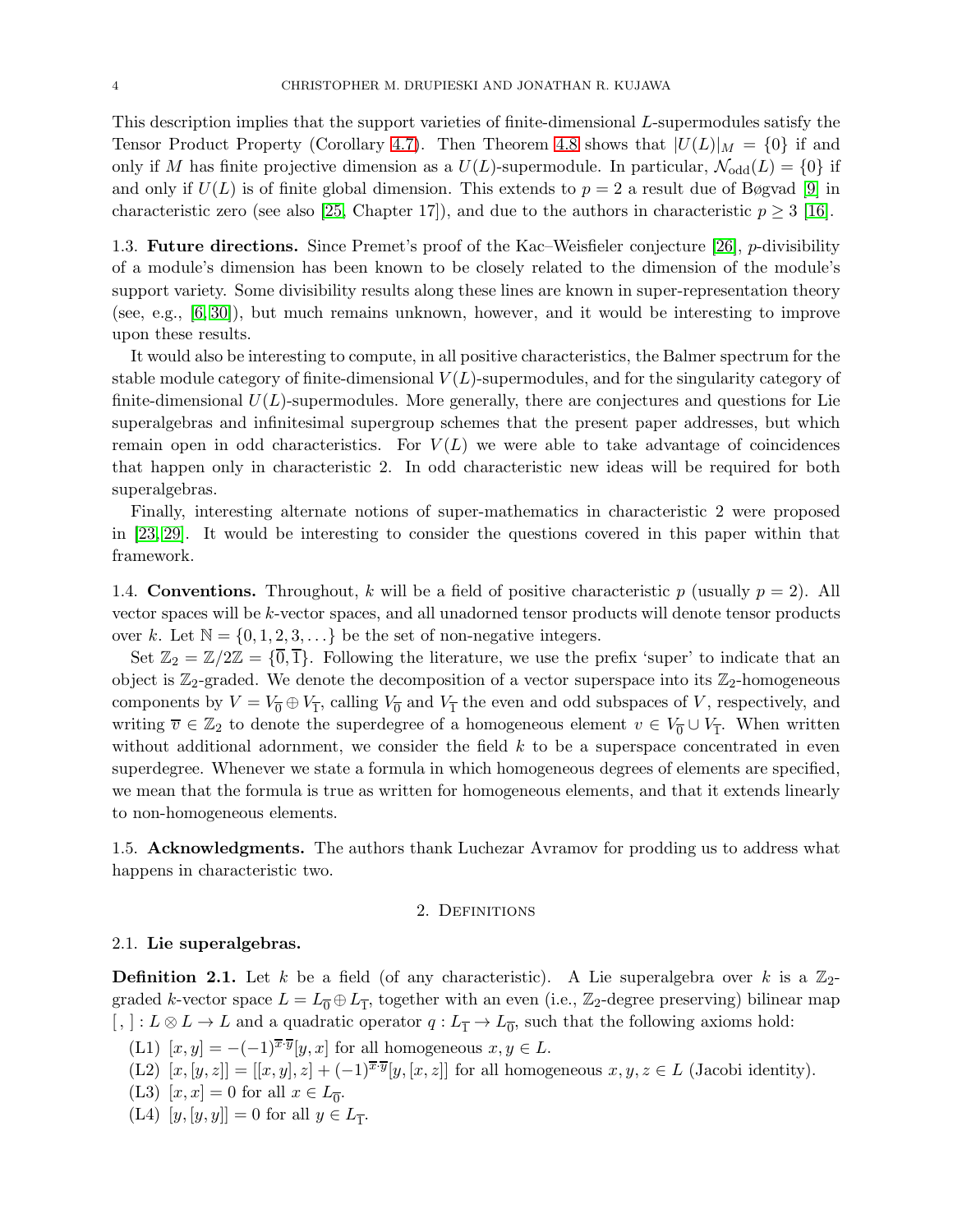- <span id="page-4-2"></span><span id="page-4-1"></span>(L5)  $[x, y] = q(x + y) - q(x) - q(y)$  for all  $x, y \in L_{\overline{1}}$ .
- (L6)  $[y, [y, z]] = [q(y), z]$  for all  $y \in L_{\overline{1}}$  and  $z \in L$ .

<span id="page-4-0"></span>**Remark 2.2.** Let L be a Lie superalgebra, and let  $y \in L_{\overline{1}}$ . Then [\(L5\)](#page-4-1) asserts that

(2.1) 
$$
[y, y] = q(y + y) - q(y) - q(y) = q(2 \cdot y) - 2 \cdot q(y) = 4 \cdot q(y) - 2 \cdot q(y) = 2 \cdot q(y).
$$

For  $p \neq 2$ , this shows that  $q(y) = \frac{1}{2}[y, y]$ , while for  $p = 2$ , it shows that  $[y, y] = 0$  for all  $y \in L_{\overline{1}}$ . Thus for  $p = 2$ , if we forget the quadratic operator  $q: L_{\overline{1}} \to L_{\overline{0}}$ , the Lie bracket  $[, ]: L \otimes L \to L$ makes L into an ordinary Lie algebra, which we may denote  $\overline{L}$ .

<span id="page-4-3"></span>**Remark 2.3.** Depending on the characteristic p of the field k, some of the axioms of a Lie superalgebra are redundant:

- (1) If  $p \neq 2$ , then [\(L3\)](#page-3-1) is a consequence of [\(L1\).](#page-3-2)
- (2) If  $p \neq 3$ , then [\(L4\)](#page-3-3) is a consequence of [\(L1\)](#page-3-2) and [\(L2\).](#page-3-4)
- (3) Suppose  $p \neq 2$ . Then [\(L5\)](#page-4-1) and [\(L6\)](#page-4-2) follow from [\(L1\),](#page-3-2) [\(L2\),](#page-3-4) and the formula  $q(y) = \frac{1}{2}[y, y]$ . Conversely, if L is a k-superspace equipped with an even bilinear map  $[, \, : L \otimes L \rightarrow L$ satisfying [\(L1\)–](#page-3-2)[\(L4\),](#page-3-3) then  $q: L_{\overline{1}} \to L_{\overline{0}}$  defined by  $q(y) = \frac{1}{2}[y, y]$  satisfies [\(L5\)](#page-4-1) and [\(L6\).](#page-4-2)

It is necessary to assume [\(L3\)](#page-3-1) when  $p = 2$ , and to assume [\(L4\)](#page-3-3) when  $p = 3$ , to ensure that L can be embedded into its universal enveloping algebra  $U(L)$ ; see [\[2,](#page-21-12) 1.1.10 and 3.2.3].

Remark 2.4. For those who (like the authors of this paper) have spent most of their lives only considering Lie superalgebras over fields of characteristic  $p \neq 2$ , the inclusion of the quadratic operator  $q: L_{\overline{1}} \to L_{\overline{0}}$  in Definition [2.1](#page-3-5) may require explanation. Remarks [2.2](#page-4-0) and [2.3](#page-4-3) provide some motivation for why it is natural to include the quadratic operator in the definition of a Lie superalgebra. Another source of motivation is the fact that it permits a uniform, characteristic-free description of the Koszul resolution (Theorem [4.1\)](#page-17-0). Here is yet another motivating observation:

Let k be a field (of any characteristic), let A be a k-superalgebra, and let  $D \in \text{Der}_k(A, A)$ <sub>T</sub> be an odd superderivation of  $A$ . Thus  $D$  is an odd linear map such that for all homogeneous elements  $a, b \in A$ , one has  $D(ab) = D(a) \cdot b + (-1)^{\overline{a}} a \cdot D(b)$ . Then

$$
D^{2}(ab) = D (D(a) \cdot b + (-1)^{\overline{a}} a \cdot D(b))
$$
  
=  $D^{2}(a) \cdot b + (-1)^{\overline{a}+\overline{1}} D(a) \cdot D(b) + (-1)^{\overline{a}} D(a) \cdot D(b) + a \cdot D^{2}(b)$   
=  $D^{2}(a) \cdot b + a \cdot D^{2}(b)$ ,

so  $D^2 \in \text{Der}_k(A, A)_{\overline{0}}$ . Now, one of the ways to describe the Lie superalgebra Lie(G) of an affine algebraic supergroup  $G$  is as the space of left-invariant superderivations of its coordinate superalgebra  $k[G]$ .<sup>[3](#page-4-4)</sup> The preceding calculation then implies that, in arbitrary characteristic, the squaring map  $D \mapsto D^2$  defines a quadratic operator  $q: \text{Lie}(G)_{\overline{1}} \to \text{Lie}(G)_{\overline{0}}$ .

**Example 2.5.** Let k be a field (of any characteristic), and let A be a k-superalgebra. Define an even bilinear map [, ] :  $A \otimes A \to A$  and a quadratic operator  $q: A_{\overline{1}} \to A_{\overline{0}}$  by

•  $[a, b] = ab - (-1)^{\overline{a} \cdot b} ba$  for  $a, b \in A$  homogeneous, and •  $q(a) = a^2$  for  $a \in A_{\overline{1}}$ .

These operations define a Lie superalgebra structure on the underlying  $k$ -superspace of  $A$ , which we may denote by  $Lie(A)$ .

<span id="page-4-4"></span><sup>&</sup>lt;sup>3</sup>Recall that, writing  $\Delta : k[G] \to k[G]$  for the coproduct on  $k[G]$ , a superderivation  $D : k[G] \to k[G]$  is left-invariant if  $\Delta \circ D = (\mathrm{id} \otimes D) \circ \Delta$ .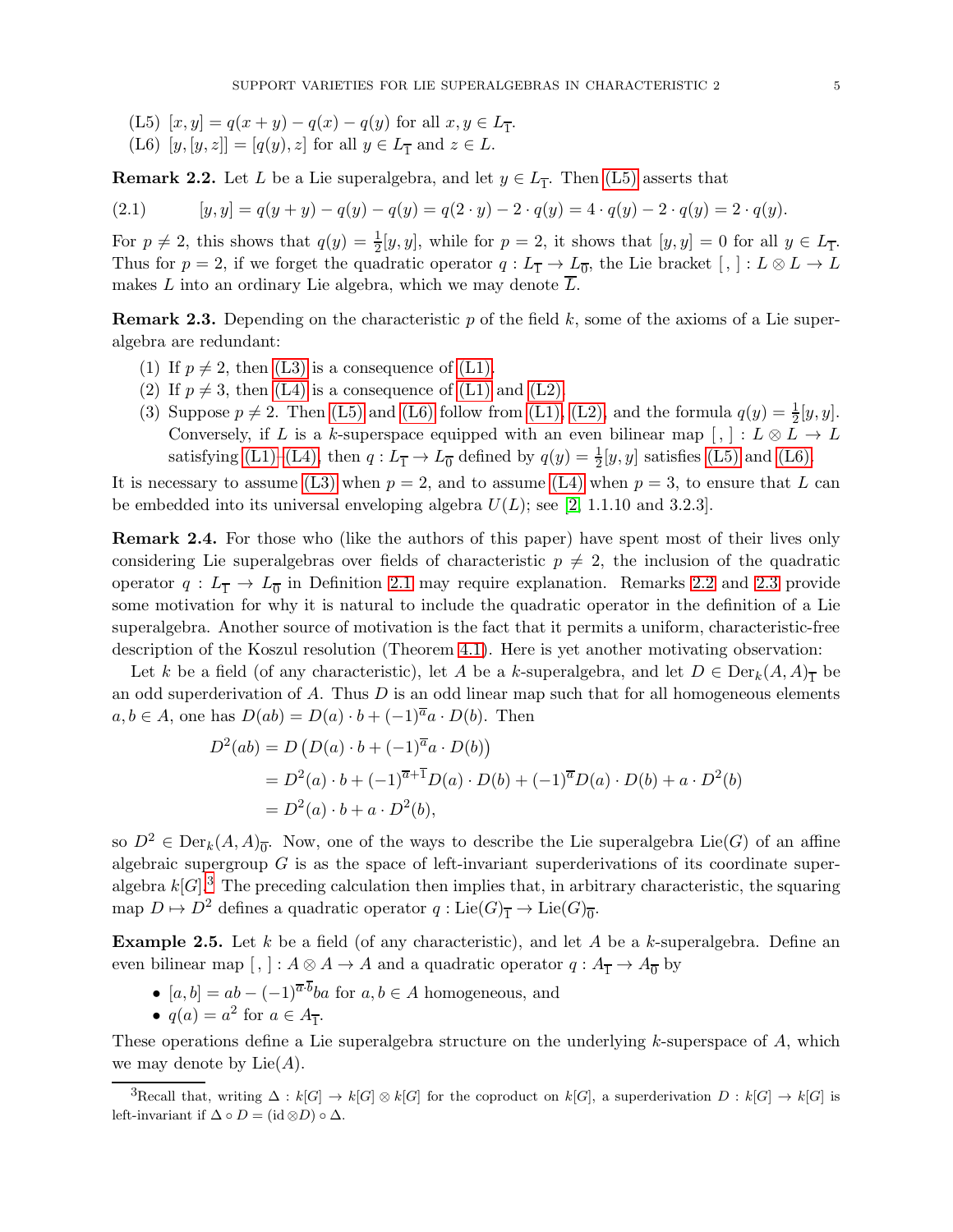**Definition 2.6.** Let k be a field (of any characteristic), let L be a Lie superalgebra over k, and let  $T(L) = \bigoplus_{i \geq 0} L^{\otimes i}$  be the tensor (super)algebra on L. The universal enveloping algebra of L is the k-superalgebra  $U(L) := T(L)/I$ , where I is the ideal in  $T(L)$  generated by the following elements:

•  $x \otimes y - (-1)^{\overline{x} \cdot \overline{y}} y \otimes x - [x, y]$  for  $x, y \in L$  homogeneous, and •  $y \otimes y - q(y)$  for  $y \in L_{\overline{1}}$ .

The proof of the following theorem is standard.

**Theorem 2.7** (Poincaré–Birkhoff–Witt Theorem for  $U(L)$ ). Let L be a Lie superalgebra over a field k (of any characteristic), and let  $X = \{x_{\lambda} : \lambda \in \Omega\}$  be an ordered basis for L. Then  $U(L)$  admits a k-basis consisting of all monomials of the form  $x_1x_2 \cdots x_n$ , where  $n \in \mathbb{N}$ ,  $x_i \in X$ ,  $x_i \leq x_{i+1}$ , and  $x_i \neq x_{i+1}$  if  $x_i \in L_{\overline{1}}$ . In particular, the inclusion  $L = L^{\otimes 1} \hookrightarrow T(L)$  induces an injective Lie superalgebra homomorphism  $\iota: L \hookrightarrow \text{Lie}(U(L)).$ 

**Remark 2.8.** Let L be a Lie superalgebra over a field k of characteristic p.

- (1) The algebra  $U(L)$  is a cocommutative Hopf superalgebra, with the subspace L consisting of primitive elements. If  $p = 2$ , then  $U(L)$  is a Hopf algebra in the ordinary sense.
- (2) Suppose  $p = 2$ , and let  $\overline{L}$  be the ordinary (Z<sub>2</sub>-graded) Lie algebra obtained by forgetting the quadratic operator  $q: L_{\overline{1}} \to L_{\overline{0}}$ . Then

$$
U(L) = U(\overline{L})/\langle y^2 - q(y) : y \in L_{\overline{L}} \rangle,
$$

and the canonical quotient map  $U(\overline{L}) \rightarrow U(L)$  is a Hopf (super)algebra homomorphism.

(3) Suppose  $p = 2$ . More-or-less by definition, a (left) L-supermodule is a (left) supermodule over the universal enveloping superalgebra  $U(L)$ . Because  $y^2 - q(y) = 0$  in  $U(L)$  for each  $y \in L_{\overline{1}}$ , but  $y^2 - q(y) \neq 0$  in  $U(\overline{L})$ , this shows that the category of L-supermodules is not simply the category of ( $\mathbb{Z}_2$ -graded)  $\overline{L}$ -modules.

## 2.2. Restricted Lie superalgebras.

**Definition 2.9.** Let k be a field of characteristic  $p \geq 2$ , and let L be a Lie superalgebra over k. We say that L is a restricted Lie superalgebra if there exists a map  $x \mapsto x^{[p]}$  on  $L_{\overline{0}}$  (called a p-map or a *p*-operation) such that the following are satisfied for all  $x, y \in L_{\overline{0}}$ .

- <span id="page-5-2"></span><span id="page-5-1"></span>(R1)  $(\alpha \cdot x)^{[p]} = \alpha^p \cdot x^{[p]}$  for all  $\alpha \in k$ ,
- <span id="page-5-0"></span> $(R2) \text{ ad}(x^{[p]}) = \text{ad}(x)^p$
- (R3)  $(x+y)^{[p]} = x^{[p]} + y^{[p]} + \sum_{i=1}^{p-1} s_i(x, y)$ , where  $i \cdot s_i(x, y)$  is the coefficient of  $t^{i-1}$  in the formal expression  $ad(t \cdot x + y)^{p-1}(x)$ .

In other words, L is a restricted Lie superalgebra if  $L_{\overline{0}}$  is a restricted Lie algebra in the usual sense, and  $L_{\overline{1}}$  is a restricted  $L_{\overline{0}}$ -module.

**Remark 2.10.** For  $p = 2$ , the condition [\(R3\)](#page-5-0) becomes  $(x + y)^{[2]} = x^{[2]} + y^{[2]} + [y, x]$ .

**Example 2.11.** Let k be a field of characteristic  $p \geq 2$ , and let A be a k-superalgebra. Then the map  $a \mapsto a^p$  defines a p-operation on  $A_{\overline{0}}$  that makes Lie(A) into a restricted Lie superalgebra.

**Definition 2.12.** Let k be a field of characteristic  $p \geq 2$ , and let L be a restricted Lie superalgebra over k. The restricted enveloping algebra of  $L$  is the k-superalgebra

$$
V(L) := U(L) / \langle x^p - x^{[p]} : x \in L_{\overline{0}} \rangle.
$$

The proof of the following theorem is also standard.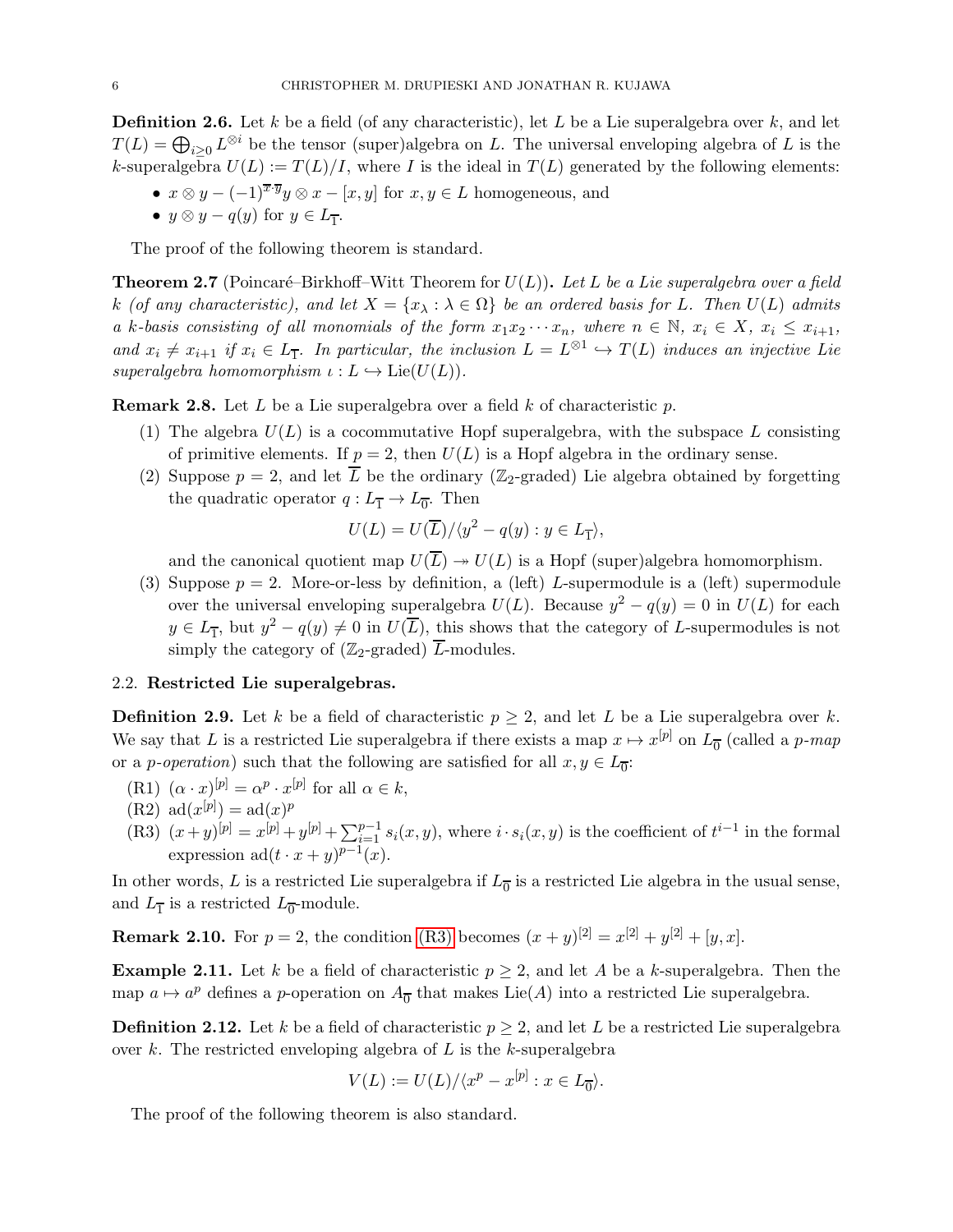<span id="page-6-1"></span>**Theorem 2.13** (Poincaré–Birkhoff–Witt Theorem for  $V(L)$ ). Let L be a restricted Lie superalgebra over a field k of characteristic  $p \geq 2$ , and let  $X = \{x_{\lambda} : \lambda \in \Omega\}$  be an ordered basis for L. Then  $V(L)$  admits a k-basis consisting of all monomials of the form  $x_1^{\lambda_1} x_2^{\lambda_2} \cdots x_n^{\lambda_n}$ , where  $n \in \mathbb{N}$ ,  $x_i \in X$ ,  $x_1 < x_2 < \cdots < x_n$ ,  $0 \leq \lambda_i < p$  if  $x_i \in L_{\overline{0}}$ , and  $0 \leq \lambda_i < 2$  if  $x_i \in L_{\overline{1}}$ . The natural inclusion  $L \hookrightarrow T(L)$  induces an injective homomorphism of restricted Lie superalgebras  $\iota : L \hookrightarrow \text{Lie}(V(L))$ .

Let G be an abelian group, written additively. Recall that a  $G$ -graded Lie algebra is a (ordinary) Lie algebra L together with a family of subspaces  $(L_g)_{g \in G}$  of L such that  $L = \bigoplus_{g \in G} L_g$  and  $[L_g, L_h] \subseteq L_{g+h}$  for all  $g, h \in G$ . If L is a (ordinary) restricted Lie algebra with p-map  $x \mapsto x^{[p]},$ then L is a restricted G-graded Lie algebra if the p-map satisfies  $(L_g)^{[p]} \subseteq L_{pg}$  for all  $g \in G$ .

<span id="page-6-0"></span>**Lemma 2.14.** Let L be a restricted Lie superalgebra over a field k of characteristic  $p = 2$ , with p-operation  $x \mapsto x^{[2]}$  on  $L_{\overline{0}}$ , and let  $\overline{L}$  be the ordinary Lie algebra over k obtained by forgetting the quadratic operator  $q: L_{\overline{1}} \to L_{\overline{0}}$ . Given  $z \in L$ , let  $z = z_{\overline{0}} + z_{\overline{1}}$  be the decomposition of z into its even and odd parts. Then the map

(2.2) 
$$
z \mapsto z^{\{2\}} := (z_{\overline{0}})^{[2]} + q(z_{\overline{1}}) + [z_{\overline{1}}, z_{\overline{0}}]
$$

defines a p-operation on  $\overline{L}$  that makes  $\overline{L}$  into a restricted ( $\mathbb{Z}_2$ -graded) Lie algebra over k. The canonical quotient map  $U(\overline{L}) \rightarrow U(L)$  induces a Hopf (super)algebra isomorphism  $V(\overline{L}) \cong V(L)$ .

*Proof.* Let  $x, y \in L$ , and let  $x = x_0 + x_1$  and  $y = y_0 + y_1$  be the decompositions of x and y into their  $\mathbb{Z}_2$ -homogeneous components. First, for  $\alpha \in k$ , one has

<span id="page-6-2"></span>
$$
(\alpha \cdot x)^{\{2\}} = (\alpha \cdot x_{\overline{0}} + \alpha \cdot x_{\overline{1}})^{\{2\}}
$$
  
=  $(\alpha \cdot x_{\overline{0}})^{[2]} + q(\alpha \cdot x_{\overline{1}}) + [\alpha \cdot x_{\overline{1}}, \alpha \cdot x_{\overline{0}}]$   
=  $\alpha^2 \cdot (x_{\overline{0}})^{[2]} + \alpha^2 \cdot q(x_{\overline{1}}) + \alpha^2 \cdot [x_{\overline{1}}, x_{\overline{0}}]$   
=  $\alpha^2 \cdot x^{\{2\}},$ 

so [\(R1\)](#page-5-1) is satisfied by the map  $z \mapsto z^{\{2\}}$ . Second,

$$
ad(x^{\{2\}})(y) = [x^{\{2\}}, y]
$$
  
\n
$$
= [(x_{\overline{0}})^{[2]} + q(x_{\overline{1}}) + [x_{\overline{1}}, x_{\overline{0}}], y]
$$
  
\n
$$
= [(x_{\overline{0}})^{[2]}, y] + [q(x_{\overline{1}}), y] + [[x_{\overline{1}}, x_{\overline{0}}], y]
$$
  
\n
$$
= [x_{\overline{0}}, [x_{\overline{0}}, y]] + [x_{\overline{1}}, [x_{\overline{1}}, y]] + [x_{\overline{1}}, [x_{\overline{0}}, y]] + [x_{\overline{0}}, [x_{\overline{1}}, y]]
$$
  
\n
$$
= [x_{\overline{0}} + x_{\overline{1}}, [x_{\overline{0}} + x_{\overline{1}}, y]]
$$
  
\n
$$
= ad(x_{\overline{0}} + x_{\overline{1}})^2(y),
$$

so [\(R2\)](#page-5-2) is satisfied by the map  $z \mapsto z^{\{2\}}$ . Third,

$$
(x + y)^{\{2\}}
$$
  
=  $((x_{\overline{0}} + y_{\overline{0}}) + (x_{\overline{1}} + y_{\overline{1}}))^{\{2\}}$   
=  $(x_{\overline{0}} + y_{\overline{0}})^{[2]} + q(x_{\overline{1}} + y_{\overline{1}}) + [x_{\overline{1}} + y_{\overline{1}}, x_{\overline{0}} + y_{\overline{0}}]$   
=  $(x_{\overline{0}})^{[2]} + (y_{\overline{0}})^{[2]} + [y_{\overline{0}}, x_{\overline{0}}] + [x_{\overline{1}}, y_{\overline{1}}] + q(x_{\overline{1}}) + q(y_{\overline{1}}) + [x_{\overline{1}}, x_{\overline{0}}] + [x_{\overline{1}}, y_{\overline{0}}] + [y_{\overline{1}}, x_{\overline{0}}] + [y_{\overline{1}}, y_{\overline{0}}]$   
=  $x^{\{2\}} + y^{\{2\}} + [y_{\overline{0}}, x_{\overline{0}}] + [y_{\overline{1}}, x_{\overline{1}}] + [y_{\overline{0}}, x_{\overline{1}}] + [y_{\overline{1}}, x_{\overline{0}}]$   
=  $x^{\{2\}} + y^{\{2\}} + [y_{\overline{0}} + y_{\overline{1}}, x_{\overline{0}} + x_{\overline{1}}]$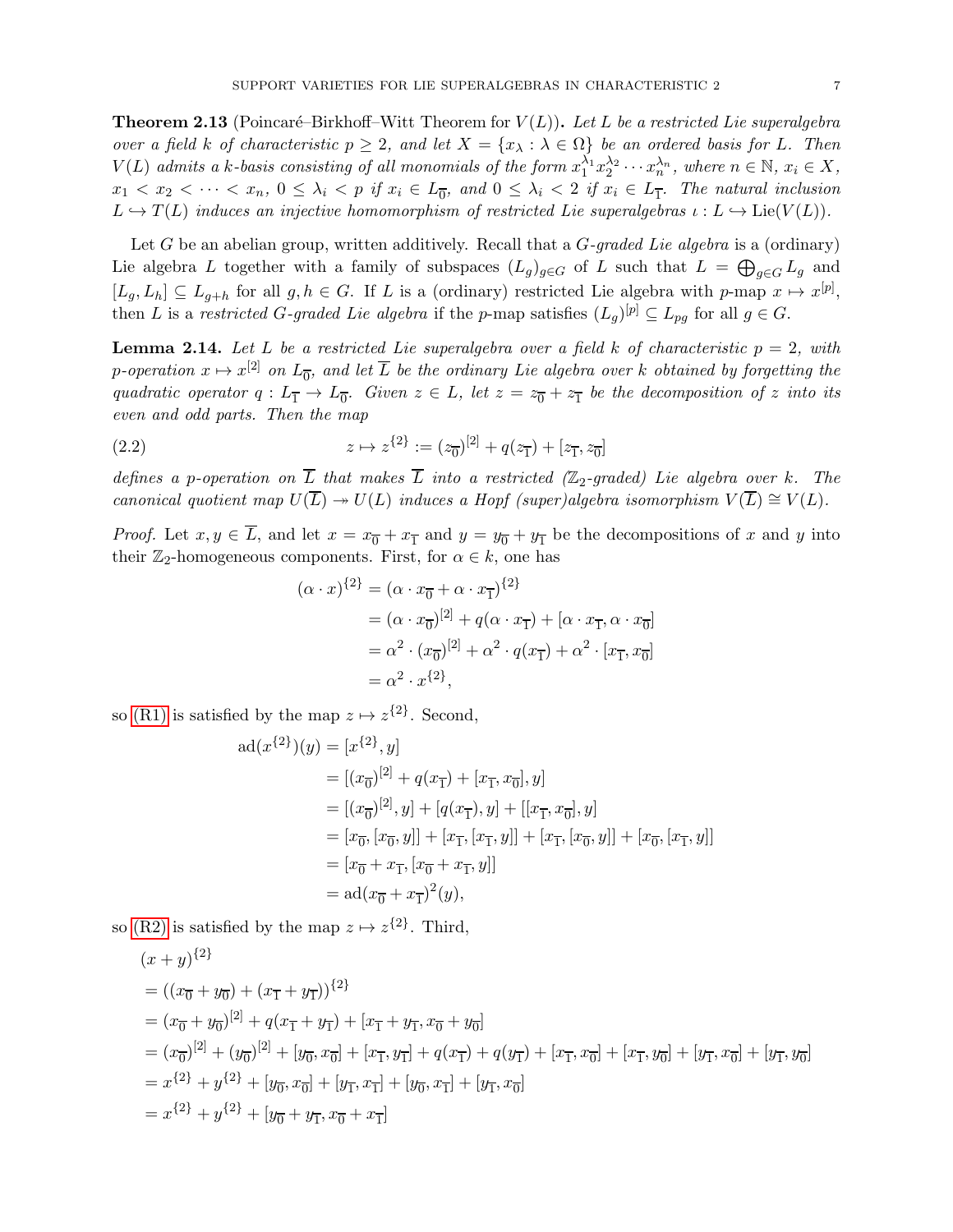$= x^{\{2\}} + y^{\{2\}} + [y, x]$ 

so [\(R3\)](#page-5-0) is satisfied by the map  $z \mapsto z^{\{2\}}$ . Finally, let  $j : U(\overline{L}) \twoheadrightarrow U(\overline{L})$  and  $\pi : U(L) \twoheadrightarrow V(L)$  be the canonical quotient maps. For  $z = z_{\overline{0}} + z_{\overline{1}} \in L$ , in the algebra  $U(\overline{L})$  one has

$$
z^{2} - z^{2} = (z_{0} + z_{1})^{2} - ((z_{0})^{[2]} + q(z_{1}) + [z_{1}, z_{0}])
$$
  
=  $((z_{0})^{2} + z_{0}z_{1} + z_{1}z_{0} + (z_{1})^{2}) - ((z_{0})^{[2]} + q(z_{1}) + [z_{1}, z_{0}])$   
=  $((z_{0})^{2} - (z_{0})^{[2]}) + ((z_{1})^{2} - q(z_{1})).$ 

This is a sum of a defining relation in  $U(L)$  and a defining relation in  $V(L)$ , so the composite algebra homomorphism  $\pi \circ j : U(\overline{L}) \twoheadrightarrow V(L)$  factors through a surjective homomorphism  $V(\overline{L}) \twoheadrightarrow V(L)$ , which can then be seen to be an injection (and hence an isomorphism) by Theorem [2.13.](#page-6-1)  $\Box$ 

**Remark 2.15.** The converse of Lemma [2.14](#page-6-0) is true. That is, let  $\overline{L}$  be a restricted  $\mathbb{Z}_2$ -graded Lie algebra over a field of characteristic  $p = 2$ , with 2-map  $z \mapsto z^{\{2\}}$ . For  $z \in \overline{L}_1$ , set  $q(z) = z^{\{2\}} \in$  $\overline{L}_{2\cdot\overline{1}} = \overline{L}_{\overline{0}}$ , and for  $z \in \overline{L}_{\overline{0}}$  set  $z^{[2]} = z^{[2]} \in \overline{L}_{2\cdot\overline{0}} = \overline{L}_{\overline{0}}$ . Then  $q: \overline{L}_{\overline{1}} \to \overline{L}_{\overline{0}}$  defines a quadratic operator that makes the underlying  $\mathbb{Z}_2$ -graded Lie algebra of  $\overline{L}$  into a Lie superalgebra, which we may denote L, and the map  $z \mapsto z^{[2]}$  defines a p-operation on  $L_{\overline{0}}$  that makes L into a restricted Lie superalgebra.

#### 3. Support for restricted Lie superalgebras in characteristic 2

<span id="page-7-2"></span><span id="page-7-0"></span>3.1. Cohomology. Let  $L$  be a finite-dimensional restricted Lie superalgebra over a field  $k$  of characteristic  $p = 2$ , and let  $V(L)$  be its restricted enveloping algebra. Let sMod = sMod<sub> $V(L)$ </sub> be the category of left  $V(L)$ -supermodules, and let smod = smod<sub> $V(L)$ </sub> be the subcategory of finitedimensional  $V(L)$ -supermodules. An object in **sMod** $_{V(L)}$  is a k-superspace M equipped with an even bilinear map  $V(L) \otimes M \to M$  that makes M into a left  $V(L)$ -module. Given  $V(L)$ -supermodules  $M$  and  $N$ , one has

$$
\operatorname{Hom}_{\mathsf{sMod}}(M, N) = \operatorname{Hom}_{\mathsf{sMod}}(M, N)_{\overline{0}} \oplus \operatorname{Hom}_{\mathsf{sMod}}(M, N)_{\overline{1}}
$$

where  $\text{Hom}_{\text{sMod}}(M, N)_{\overline{0}}$  (resp.  $\text{Hom}_{\text{sMod}}(M, N)_{\overline{1}}$ ) is the subspace of all even (resp. odd) k-linear maps  $f: M \to N$  such that  $f(u.m) = u.f(m)$  for all  $u \in V(L)$  and  $m \in M$ .<sup>[4](#page-7-1)</sup> The category sMod<sub> $V(L)$ </sub> is not an abelian category (because the kernel or image of a non-homogeneous homomorphism need not be the direct sum of its even and odd subspaces), but the underlying even subcategory  $(\mathsf{sMod}_{V(L)})_{\text{ev}}$  of  $\mathsf{sMod}_{V(L)}$ , having the same objects as  $\mathsf{sMod}_{V(L)}$  but only the even homomorphisms as morphisms, is an abelian category.

**Remark 3.1.** For  $p \neq 2$ , the category (sMod<sub>V(L)</sub>)<sub>ev</sub> identifies with the category of left modules for the smash product algebra  $V(L)\#k\mathbb{Z}_2$ . Here  $V(L)$  is considered as a  $k\mathbb{Z}_2$ -module algebra, with the nontrivial element of  $\mathbb{Z}_2$  acting on  $V(L)$  via the sign automorphism  $u \mapsto (-1)^{\overline{u}}u$ . This identification of categories no longer holds for  $p = 2$ , because then  $k\mathbb{Z}_2$ -modules no longer decompose into  $\pm 1$ eigenspaces, and hence you can no longer use the action of  $k\mathbb{Z}_2$  to recover the superspace structure of modules, and you cannot use  $k\mathbb{Z}_2$ -equivariance of maps to ensure that you are only dealing with even  $V(L)$ -supermodule homomorphisms.

<span id="page-7-1"></span><sup>&</sup>lt;sup>4</sup>If  $p \neq 2$ , then Hom<sub>sMod</sub> $(M, N)$ <sub>1</sub> consists of all odd k-linear maps  $f : M \to N$  such that  $f(u.m) = (-1)^{u} u.f(m)$ for all homogeneous  $u \in V(L)$  and all  $m \in M$ .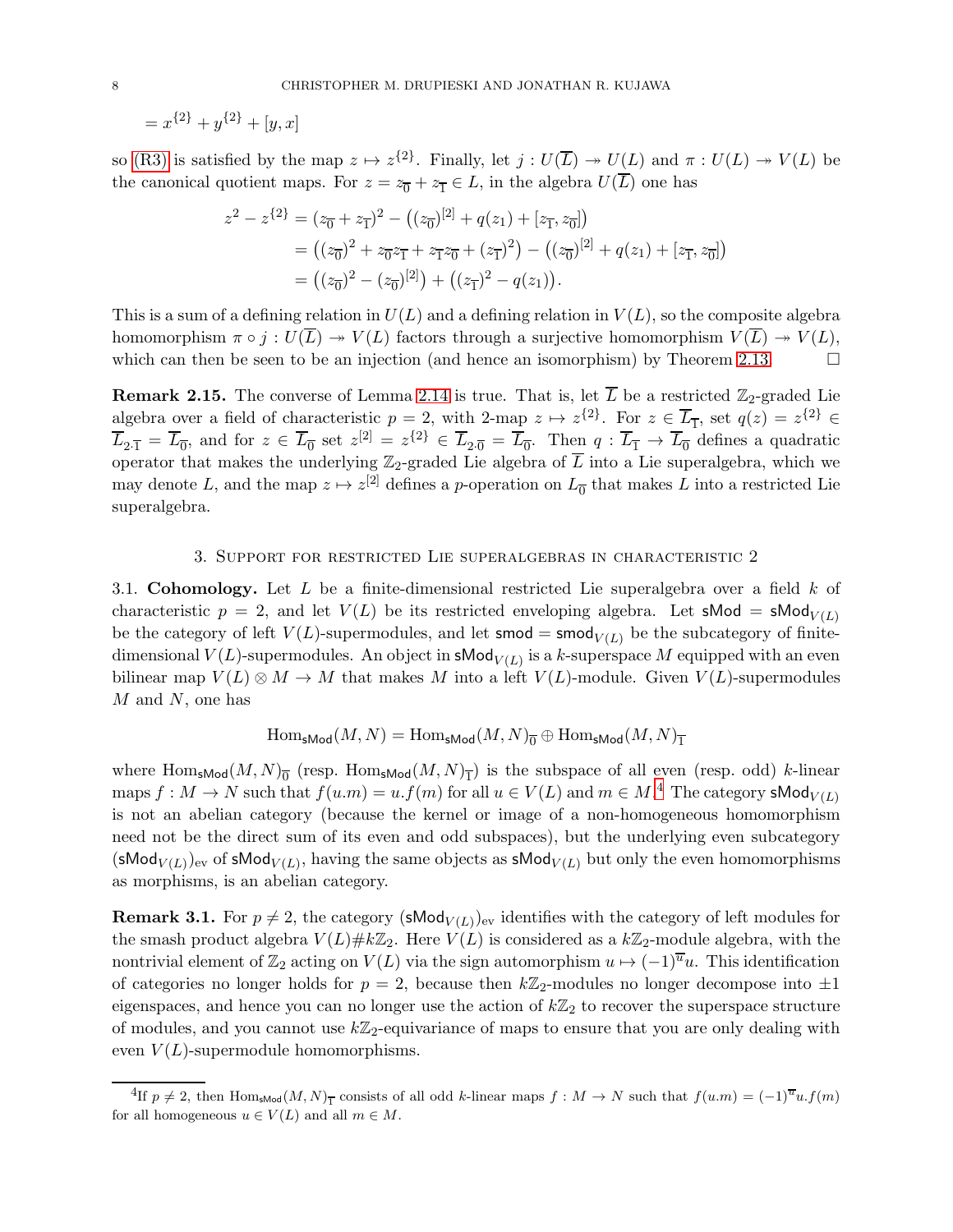Each  $V(L)$ -supermodule is the image, via an even homomorphism, of a direct sum of copies of  $V(L)$  and its parity shift  $\Pi(V(L))$ .<sup>[5](#page-8-0)</sup> Then the category (sMod<sub>V(L)</sub>)<sub>ev</sub> has enough projectives, so given  $V(L)$ -supermodules M and N, we can define  $\text{Ext}^n_{\text{sMod}}(M, N)$  to be the n-th right derived functor of the contravariant functor  $\text{Hom}_{\textsf{sMod}}(-, N) : (\textsf{sMod}_{V(L)})_{\text{ev}} \to \textsf{svec}_k$ , i.e.,

$$
\operatorname{Ext}^n_{\operatorname{sMod}_{V(L)}}(M,N)=\big(R^n\operatorname{Hom}_{\operatorname{sMod}_{V(L)}}(-,N)\big)(M).
$$

The category (sMod<sub>V(L)</sub>)<sub>ev</sub> also has enough injectives: Given a  $V(L)$ -supermodule N, define  $\varphi$ :  $N \to \text{Hom}_k(V(L), N)$  by  $\varphi(n) = \varphi_n$ , where  $\varphi_n(u) = (-1)^{\overline{u} \cdot \overline{n}} u \cdot n$ . Then  $\varphi$  is an even  $V(L)$ -supermodule homomorphism, where the left  $V(L)$ -module structure on  $\text{Hom}_k(V(L), N)$  comes from the right action of  $V(L)$  on itself, and the Hom-tensor adjunction

 $\text{Hom}_{V(L)}(M, \text{Hom}_k(V(L), N)) \cong \text{Hom}_k(V(L) \otimes_{V(L)} M, N) \cong \text{Hom}_k(M, N)$ 

implies that  $\text{Hom}_k(V(L), N)$  is injective in  $(\textsf{sMod}_{V(L)})_{ev}$ . In fact,  $V(L)$  is itself an injective object in (sMod<sub>V(L)</sub>)<sub>ev</sub>. This can be seen from [\(3.1\)](#page-8-1), using the fact that  $V(L) = V(\overline{L})$  is self-injective in the category of arbitrary  $V(L)$ -modules because  $V(L)$  is a finite-dimensional Hopf algebra; cf. [\[14,](#page-21-3) Lemma 2.3.2] for  $p \neq 2$ . From this it follows that  $(\mathsf{sMod}_{V(L)})_{ev}$  is a Frobenius category.

Let Mod = Mod<sub> $V(L)$ </sub> be the category of arbitrary (i.e., not necessarily  $\mathbb{Z}_2$ -graded)  $V(L)$ -modules. The forgetful functor, Forget :  $\mathsf{sMod}_{V(L)} \to \mathsf{Mod}_{V(L)}$ , which simply ignores the  $\mathbb{Z}_2$ -gradings on objects, defines a canonical identification

<span id="page-8-1"></span>(3.1) 
$$
\text{Hom}_{\text{sMod}}(M, N) = \text{Hom}_{\text{Mod}}(M, N) \text{ for all } M, N \in \text{sMod}_{V(L)}^{6}
$$

More generally, since each object in  $\mathsf{sMod}_{V(L)}$  can be resolved in  $(\mathsf{sMod}_{V(L)})_\text{ev}$  by free  $V(L)$ -modules, it follows that the forgetful functor induces for each  $n \in \mathbb{N}$  a canonical identification

<span id="page-8-3"></span>(3.2) 
$$
\operatorname{Ext}^n_{\text{SMod}}(M, N) = \operatorname{Ext}^n_{\text{Mod}}(M, N) \quad \text{for all } M, N \in \text{sMod}_{V(L)}.
$$

From now on, we will simply write  $\text{Hom}_{V(L)}(M, N)$  and  $\text{Ext}^n_{V(L)}(M, N)$  to denote the common values indicated by [\(3.1\)](#page-8-1) and [\(3.2\)](#page-8-3).

The identification in [\(3.2\)](#page-8-3) is also compatible with cup products. This can be seen using the description of cup products given, for example, in [\[31,](#page-22-6) §9.3]. The key point to check to ensure that this description makes sense for  $\mathsf{sMod}_{V(L)}$  is that if P and Q are projective modules in  $\mathsf{sMod}_{V(L)}$ , then the tensor product  $P \otimes Q$  with the diagonal  $V(L)$ -action is also projective in sMod<sub> $V(L)$ </sub>. It suffices to assume that P is a free  $V(L)$ -supermodule, and then the proof of [\[31,](#page-22-6) Lemma 9.2.9] produces an isomorphism in  $(\mathsf{sMod}_{V(L)})_\text{ev}$  between  $P \otimes Q$  and the free  $V(L)$ -supermodule  $P \otimes Q_{triv}$ . Here  $Q_{triv}$  denotes the  $V(L)$ -supermodule having the same underlying superspace as  $Q$ , but with the action of  $V(L)$  defined by the augmentation map  $\varepsilon : V(L) \to k$ .

By Lemma [2.14,](#page-6-0)  $V(L)$  identifies with  $V(\overline{L})$ , the restricted enveloping algebra of the ordinary restricted Lie algebra  $\overline{L}$ , whose underlying Lie algebra is obtained by forgetting the quadratic operator  $q: L_{\overline{1}} \to L_{\overline{0}}$ , and whose p-operation  $z \mapsto z^{\{2\}}$  is defined by [\(2.2\)](#page-6-2). Then the module categories  $\mathsf{Mod}_{V(L)}$  and  $\mathsf{Mod}_{V(\overline{L})}$  are the same, so by  $(3.2)$  one gets a canonical identification

<span id="page-8-4"></span>(3.3) 
$$
\operatorname{Ext}^{\bullet}_{V(L)}(M,N) = \operatorname{Ext}^{\bullet}_{V(\overline{L})}(M,N) \quad \text{for all } M,N \in \mathsf{sMod}_{V(L)},
$$

<span id="page-8-0"></span><sup>&</sup>lt;sup>5</sup>For  $p = 2$ , the parity shift  $\Pi(M)$  of a  $V(L)$ -supermodule M is the  $V(L)$ -supermodule that has the same underlying k-vector space as M, and the same action of  $V(L)$  on that k-vector space, but with  $\Pi(M)_{\overline{0}} = M_{\overline{1}}$  and  $\Pi(M)_{\overline{1}} = M_{\overline{0}}$ . For  $p \neq 2$ , there is more than once choice of parity change functor; see [\[15,](#page-21-13) §2.3].

<span id="page-8-2"></span> $\widehat{f}_{\text{In general, the forgetful functor acts linearly on morphisms, with Forget}(f) = f$  if f is even, and Forget $(f) = \widetilde{f}_{\text{in}}$ if f is odd. Here  $\tilde{f}: M \to N$  is the k-linear map defined by  $\tilde{f}(m) = (-1)^{\overline{m}} \cdot f(m)$ . For  $p = 2$ , this means that Forget $(f) = f$  for all  $f \in \text{Hom}_{\text{sMod}}(M, N)$ .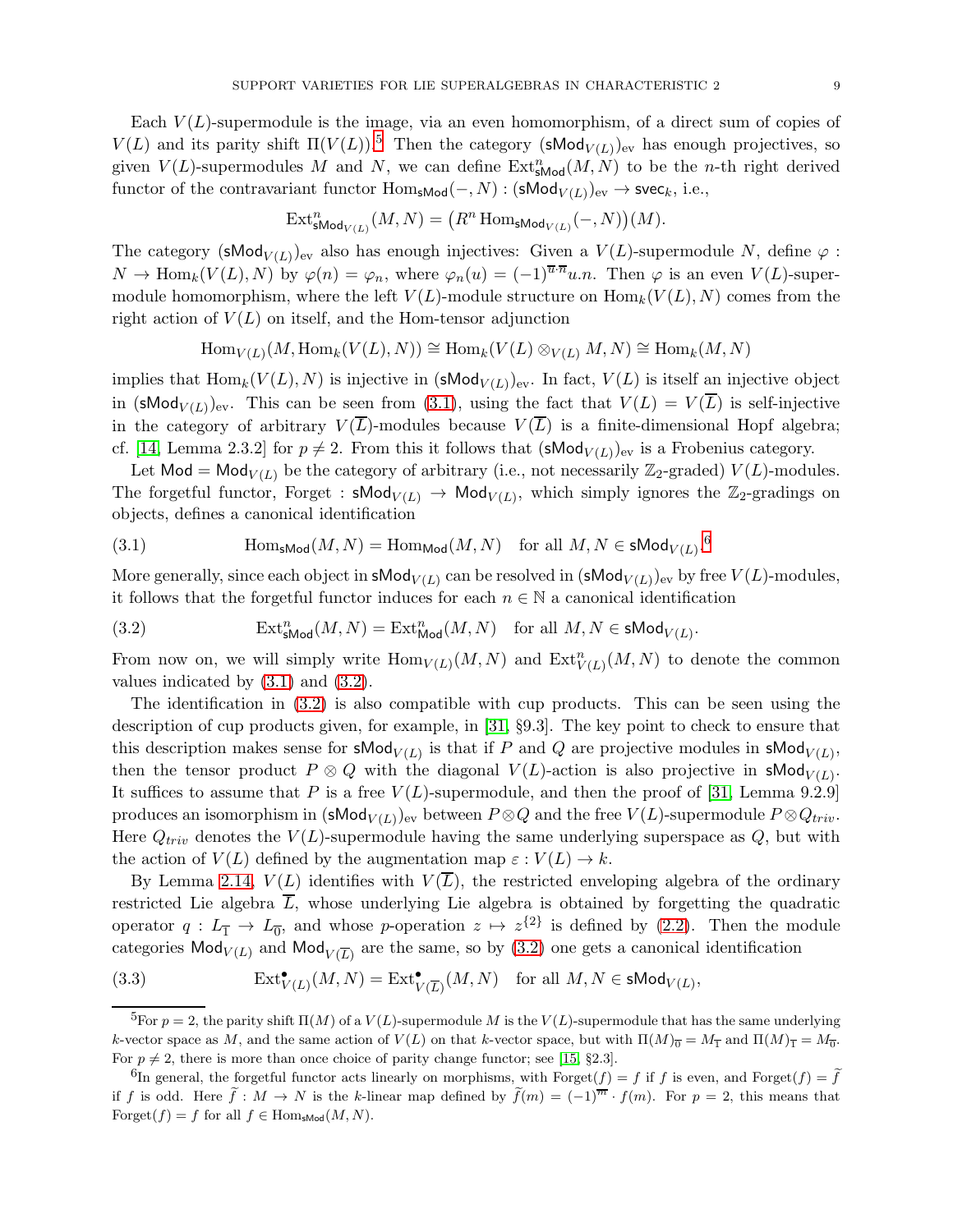which is again evidently compatible with cup products. To emphasize, the left-hand side of  $(3.3)$ represents the value calculated in the category of  $V(L)$ -supermodules, while the right-hand side represents the value calculated without regard for the  $\mathbb{Z}_2$ -gradings.

3.2. Support. Given a Hopf superalgebra A over k, the cohomology ring  $H^{\bullet}(A, k) = Ext^{\bullet}_A(k, k)$ is a graded-commutative superalgebra [\[14,](#page-21-3) Corollary 2.3.6]. For  $p = 2$ , this means that  $H^{\bullet}(A, k)$  is an ordinary commutative ring. We define the cohomological spectrum of  $A$ , denoted  $|A|$ , to be

<span id="page-9-4"></span>(3.4) 
$$
|A| = \operatorname{Spec} \operatorname{H}^{\bullet}(A,k),
$$

the prime ideal spectrum of  $H^{\bullet}(A, k)$ , considered as a topological space via the Zariski topology. If the field k is algebraically closed, one can take the maximal ideal spectrum instead, and then  $|A|$ will be an affine algebraic variety (assuming that  $H^{\bullet}(A, k)$  is a finitely-generated k-algebra, which it is for the examples we consider) rather than an affine scheme. We will adopt this latter, more classical perspective later in Section [4](#page-16-0) when discussing support varieties for  $U(L)$ .

Given A-supermodules M and N, let  $I_A(M, N)$  be the annihilator ideal for the cup product action of  $H^{\bullet}(A, k)$  on  $\text{Ext}_{A}^{\bullet}(M, N)$ . The ideal  $I_{A}(M, N)$  is bi-homogeneous (i.e., homogeneous with respect to both the 'external' cohomological degree and the 'internal' super degree) because the cup product action is compatible with both the cohomological and super degrees. The relative support variety of the pair  $(M, N)$  is then defined to be

(3.5) 
$$
|A|_{(M,N)} = \text{Spec}(\mathcal{H}^{\bullet}(A,k)/I_A(M,N)),
$$

a Zariski closed subset of  $|A|$ , and the support variety of M is defined to be

(3.6) 
$$
|A|_M = |A|_{(M,M)} = \text{Spec}(\mathcal{H}^{\bullet}(A,k)/I_A(M,M)).
$$

For more details on basic notions concerning support varieties for Hopf (super)algebras, see for example [\[14,](#page-21-3) §2.3] or [\[31,](#page-22-6) §8.3].

Taking  $M = N = k$  in [\(3.3\)](#page-8-4), the identification of cohomology rings  $H^{\bullet}(V(L), k) = H^{\bullet}(V(\overline{L}), k)$ implies the equality of cohomological spectra:

<span id="page-9-6"></span><span id="page-9-5"></span><span id="page-9-2"></span>
$$
|V(L)| = |V(\overline{L})|.
$$

By [\[27,](#page-22-7) Lemma 1.6] and [\[28,](#page-22-8) Theorem 5.2], there is a finite universal homeomorphism between  $|V(\overline{L})|$  and the restricted nullcone of  $\overline{L}$ :

(3.7) 
$$
|V(\overline{L})| \simeq \mathcal{N}_1(\overline{L}) := \{ z \in \overline{L} : z^{\{2\}} = 0 \}^{\mathsf{T}}
$$

Writing  $z = z_0 + z_1$  for the decomposition of z into its even and odd parts, one has  $z^{\{2\}} = 0$  if and only if  $(z_0)^{[2]} + q(z_1^-) + [z_1, z_0] = 0$ . Since  $(z_0)^{[2]} + q(z_1^-)$  is of even superdegree and  $[z_1, z_0]$  is of odd superdegree, this implies that

<span id="page-9-3"></span>(3.8) 
$$
z^{\{2\}} = 0
$$
 if and only if  $(z_{\overline{0}})^{[2]} + q(z_{\overline{1}}) = 0$  and  $[z_{\overline{1}}, z_{\overline{0}}] = 0$ .

Thus, for the spectrum of  $V(L)$  one gets

<span id="page-9-0"></span>(3.9) 
$$
|V(L)| \simeq \{z = z_{\overline{0}} + z_{\overline{1}} \in L : (z_{\overline{0}})^{[2]} + q(z_{\overline{1}}) = 0 \text{ and } [z_{\overline{1}}, z_{\overline{0}}] = 0\}.
$$

This extends to  $p = 2$  the description of  $|V(L)|$  we previously obtained for characteristic  $p \geq 3$ in [\[14,](#page-21-3) Proposition 5.4.4]. In fact, the result here for  $p = 2$  is stronger than the result in [\[14\]](#page-21-3), since the identification there is only proved up to a finite morphism of varieties.

<span id="page-9-1"></span> $7$ The results in [\[27,](#page-22-7) [28\]](#page-22-8) are stated in the language of finite group schemes, so the reader must make the standard translation from the category of  $V(\overline{L})$ -modules to the equivalent category of rational modules for the finite group scheme G whose coordinate algebra  $k[G]$  is  $V(\overline{L})^*$ , the Hopf algebra dual to  $V(\overline{L})$ .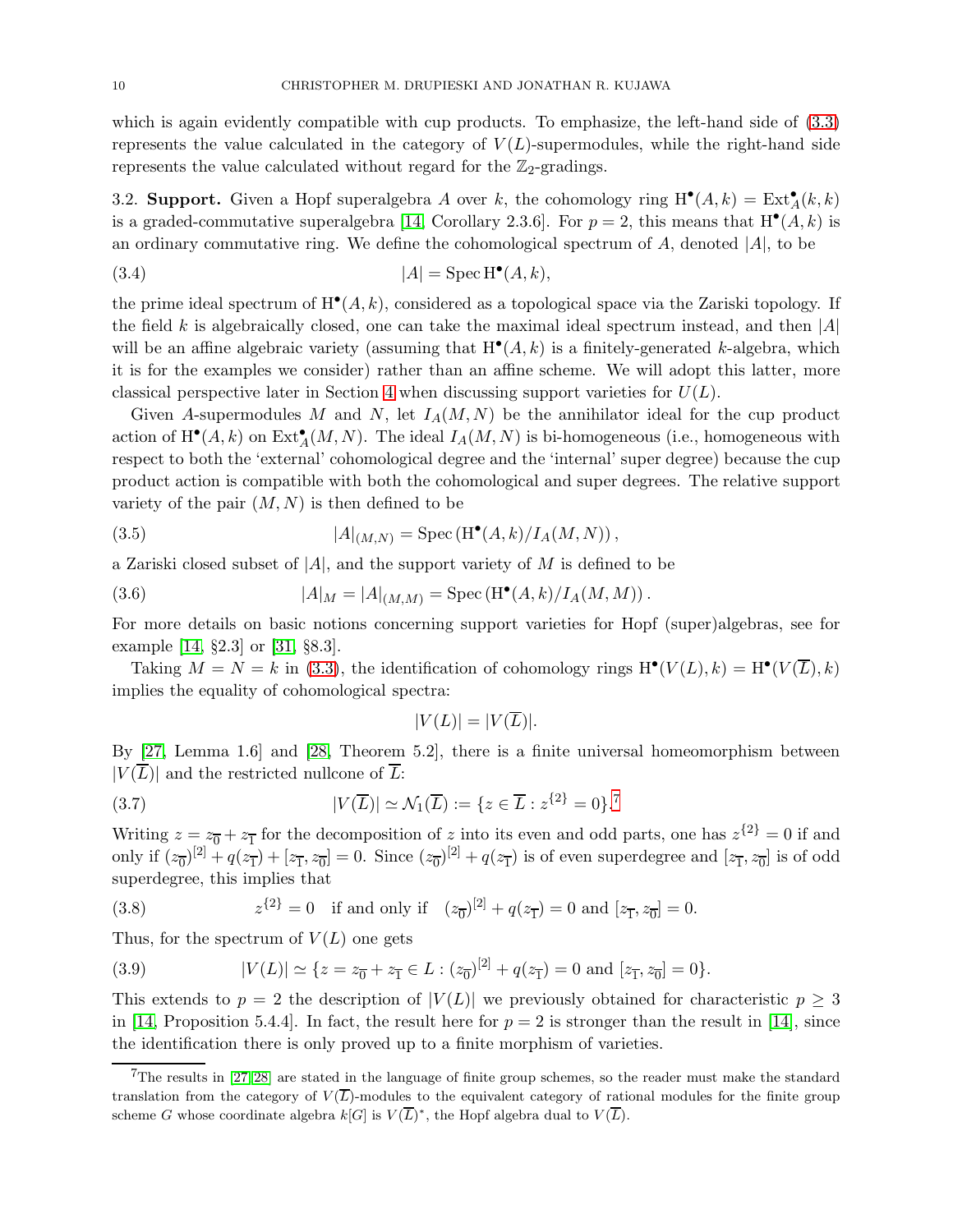<span id="page-10-3"></span>Next, the compatibility of [\(3.3\)](#page-8-4) with cup products implies that

(3.10) 
$$
|V(L)|_M = |V(\overline{L})|_M \text{ for all } M \in \mathsf{sMod}_{V(L)}.
$$

By [\[28,](#page-22-8) Corollary 6.3.1], the homeomorphism  $(3.7)$  restricts for M finite-dimensional to

<span id="page-10-4"></span>(3.11) 
$$
|V(\overline{L})|_M \simeq \{z \in \overline{L} : z^{\{2\}} = 0 \text{ and } M|_{\langle z \rangle} \text{ is not free}\} \cup \{0\}^8
$$

Here  $M|_{\langle z \rangle}$  denotes the restriction of M to the k-subalgebra of  $V(\overline{L})$  generated by z. For  $z \neq 0$ this subalgebra has the form  $k[z]/(z^2)$ , while for  $z = 0$  the subalgebra is just the field k. (This subalgebra is not a sub-superalgebra of  $V(\overline{L})$  unless z is homogeneous.) An immediate consequence of  $(3.10)$ ,  $(3.11)$ , and the representation theory of  $k\left[\frac{z}{z}\right]$  is the following (cf. [\[28,](#page-22-8) Theorem 7.2]):

<span id="page-10-0"></span>**Proposition 3.2** (Tensor Product Property). Let L be a finite-dimensional restricted Lie superalgebra over an algebraically closed field of characteristic  $p = 2$ , and let M and N be finitedimensional  $V(L)$ -supermodules. Then

$$
|V(L)|_{M\otimes N} = |V(L)|_M \cap |V(L)|_N.
$$

Next we give an alternative characterization of the condition that  $M|_{\langle z \rangle}$  is not free.

<span id="page-10-5"></span>**Lemma 3.3.** Let M be a finite-dimensional  $V(\overline{L})$ -module, and let  $z = z_0 + z_1 \in \overline{L}$  with  $z^{\{2\}} = 0$ . Set  $P = k[u, v]/(u^2 + v^2)$ , and let  $\sigma_z : P \to V(\overline{L})$  be the homomorphism defined by  $\sigma_z(u) = z_{\overline{0}}$  and  $\sigma_z(v) = z_{\overline{1}}$ . Write  $M \downarrow_{\sigma_z}$  for the P-module obtained by pulling back M along  $\sigma_z$ . Then for  $z \neq 0$ ,

 $M|_{\langle z \rangle}$  is not free if and only if projdim $_P(M\downarrow_{\sigma_z}) = \infty$ . For  $z = 0$ , one has that  $M|_{\langle z \rangle}$  is free (i.e., M is free over k) and  $\text{projdim}_P (M \downarrow_{\sigma_z}) = \infty$ .

*Proof.* Suppose  $z \neq 0$ , and let Q be the k-subalgebra of P generated by  $u+v$ . Then  $Q \cong k[z]/(z^2)$ , so  $M|_{\langle z \rangle}$  is not free if and only if  $projdim_Q(M\downarrow_{\sigma_z}) = \infty$ . Next,  $P = Q[u]$  is a polynomial extension of the ring Q, so flatdim $_P(M\downarrow_{\sigma_z}) = \infty$  if and only if flatdim $_Q(M\downarrow_{\sigma_z}) = \infty$  by [\[1,](#page-21-14) §5.3]. Finally,  $projdim_P(M\downarrow_{\sigma_z}) = \text{flatdim}_P(M\downarrow_{\sigma_z})$  and  $projdim_Q(M\downarrow_{\sigma_z}) = \text{flatdim}_Q(M\downarrow_{\sigma_z})$  because P and Q are commutative Noetherian rings over which M is finitely generated. If  $z = 0$ , then  $\sigma_z : P \to k$  is the augmentation map, and  $projdim_P(M\downarrow_{\sigma_z}) = projdim_P(k) = \infty$ .

<span id="page-10-1"></span>**Proposition 3.4.** Let L be a finite-dimensional restricted Lie superalgebra over an algebraically closed field of characteristic  $p = 2$ , and let M be a finite-dimensional  $V(L)$ -supermodule. Let P and  $\sigma_z : P \to V(\overline{L})$  be as defined in Lemma [3.3.](#page-10-5) Then there exists a homeomorphism

<span id="page-10-6"></span>
$$
(3.12) \qquad |V(L)|_M \simeq \{ z \in L : (z_0)^{[2]} + q(z_1^-) = 0 \text{ and } [z_1, z_0] = 0 \text{ and } \text{projdim}_P(M\downarrow_{\sigma_z}) = \infty \}.
$$

A V(L)-supermodule M is projective if and only if  $|V(L)|_M = \{0\}$ , or equivalently, if and only if projdim $_P(M\downarrow_{\sigma_z}) < \infty$  for all nonzero  $z \in L$  such that  $z^{\{2\}} = 0$ .

*Proof.* The asserted homeomorphism follows immediately from  $(3.8)$ ,  $(3.10)$ ,  $(3.11)$ , and the lemma. Next, the fact that the forgetful functor Forget :  $sMod_{V(L)} \rightarrow Mod_{V(L)} = Mod_{V(\overline{L})}$  is surjective on morphisms implies that if a  $V(L)$ -supermodule is projective as an object in  $\mathsf{Mod}_{V(\overline{L})}$ , then it is also projective as an object in (the underlying even subcategory of) **sMod** $_{V(L)}$ . Then the last sentence of of the proposition is true by the well-known fact that a finite-dimensional  $V(\overline{L})$ -module is projective if and and only if  $|V(\overline{L})|_M = \{0\}$ ; cf. [\[19,](#page-22-0) Proposition 1.5].

<span id="page-10-2"></span><sup>&</sup>lt;sup>8</sup>This identification is true as written if the field k is algebraically closed, and if one defines  $|V(\overline{L})|$  and support varieties in terms of the maximal ideal spectrum. But if one is working at the level of schemes, the precise statement of the identification involves certain field extensions; see [\[28,](#page-22-8) Proposition 6.1]. For simplicity of exposition, we have suppressed the extra details.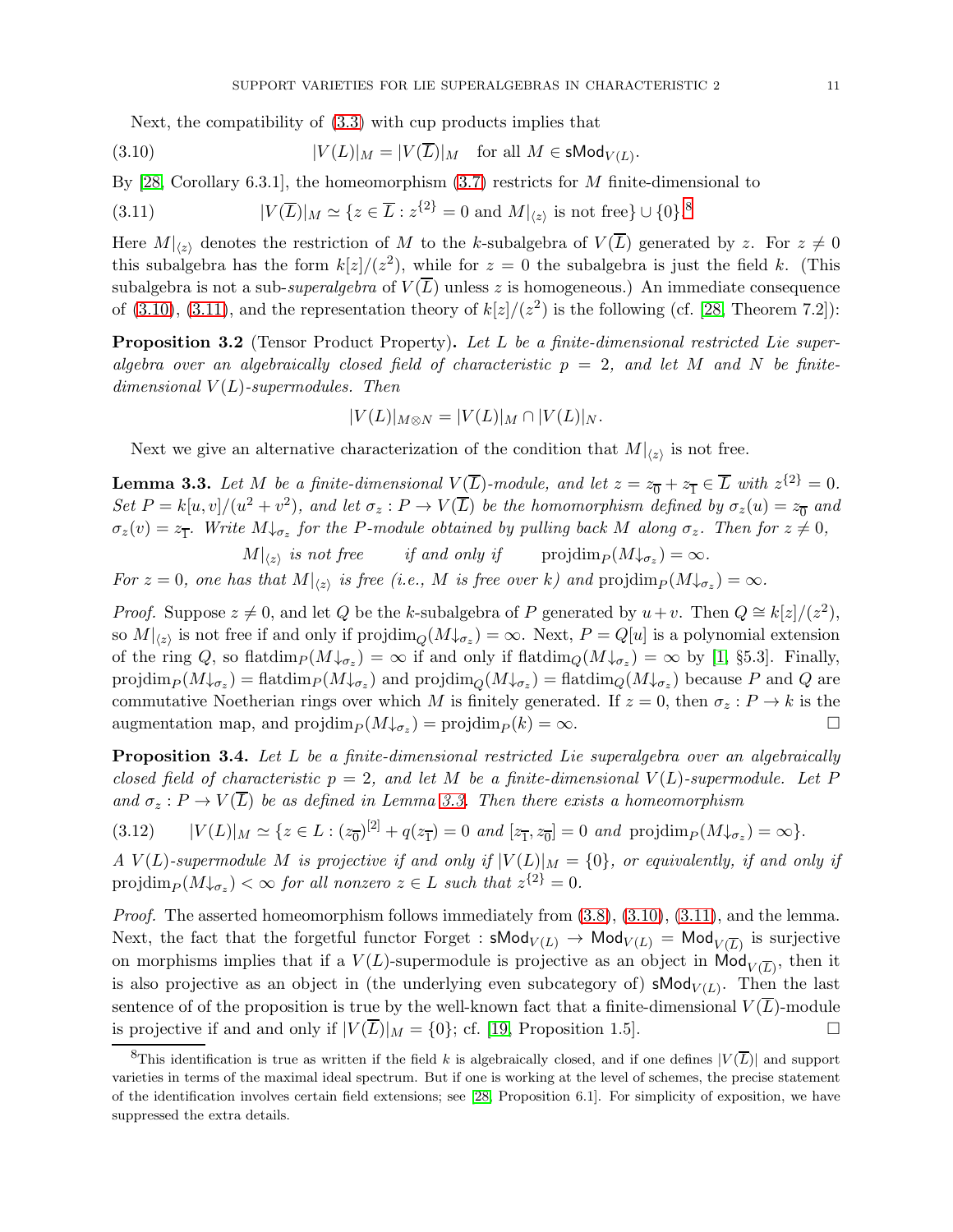<span id="page-11-0"></span>Remark 3.5. In [\[16,](#page-21-4) Lemma 3.1.3], we interpreted our previous work from [\[15\]](#page-21-13) to show that an identification analogous to  $(3.12)$  holds for the support varieties of arbitrary finite-dimensional pnilpotent restricted Lie superalgebras over (algebraically closed) fields of characteristic  $p \geq 3$ . In [\[15,](#page-21-13) §1.2], we conjectured that a similar identification should hold for all finite-dimensional restricted Lie superalgebras (and more generally, for all infinitesimal supergroup schemes) in characteristic  $p \geq 3$ . The primary obstruction to proving such a generalization in characteristic  $p \geq 3$  is the lack of a characterization of projectivity similar to that stated in the last sentence of Proposition [3.4.](#page-10-1)

Recall that a closed set  $W \subseteq |A|$  is *conical* if it is defined by a homogeneous (respect to the cohomological degree) ideal in  $H^{\bullet}(A, k)$ . Given a Hopf superalgebra A, let us say that a closed set  $W \subseteq |A|$  is super-conical if it is defined by a bi-homogeneous ideal in  $H^{\bullet}(A, k)$ , i.e., an ideal that is homogeneous with respect to both the 'external' cohomological degree and the 'internal' super degree. Given a  $V(L)$ -supermodule M, the support variety  $|V(L)|_M$  is super-conical because its defining ideal  $I_{V(L)}(M, M)$  is automatically bi-homogeneous. The next proposition states that every super-conical subset of  $|V(L)|$  is of this form.

<span id="page-11-2"></span>**Proposition 3.6** (Realizability). Let L be a finite-dimensional restricted Lie superalgebra over an algebraically closed field of characteristic 2. Then  $W \subseteq |V(L)|$  is the support variety  $|V(L)|_M$  of a finite-dimensional  $V(L)$ -supermodule if and only if W is a closed, super-conical subset of  $|V(L)|$ .

Proof. We have already explained the 'only if' portion of the statement, so we just need to prove the 'if' portion. Let  $W \subseteq |V(L)|$  be a closed, super-conical subset. Then W is defined by a bihomogeneous ideal in  $H^{\bullet}(V(L), k)$ , which in turn is generated by a finite set of bi-homogeneous elements. By the Tensor Product Property (Proposition [3.2\)](#page-10-0), it suffices to show that if  $W = Z(\zeta)$ is the closed set defined by a single bi-homogeneous element  $\zeta \in H^n(V(L), k)$ , then  $W = |V(L)|_M$ for some finite-dimensional  $V(L)$ -supermodule M.

Choose a projective resolution  $(P_{\bullet}, d)$  in  $(\mathsf{sMod}_{V(L)})_{\text{ev}}$  of the trivial  $V(L)$ -supermodule k, and a homogeneous (with respect to the super degree) cocycle representative  $g: P_n \to k$  for  $\zeta$ . Let M be the kernel of the induced map  $\hat{g}: P_n/d(P_{n+1}) \to k$ . (As an ungraded module in Mod<sub>V( $\overline{L}$ )</sub>, and perhaps modulo a projective summand,  $P_n/d(P_{n+1})$  is the n-th syzygy module  $\Omega^n(k)$  for the trivial  $V(L)$ -module k.) Then M is a  $V(L)$ -supermodule because  $d: P_{n+1} \to P_n$  and  $g: P_n \to k$ are both homogeneous  $V(L)$ -supermodule homomorphisms. Now the proof of [\[28,](#page-22-8) Theorem 7.5] (cf. also [\[19,](#page-22-0) §4]) shows that  $|V(\overline{L})|_M = Z(\zeta)$ , hence  $|V(L)|_M = Z(\zeta)$  by [\(3.10\)](#page-10-3).

<span id="page-11-1"></span>3.3. Proj(A) and  $\text{Proj}_s(A)$ . In anticipation of Section [3.4,](#page-13-0) we now discuss a modification of the projective spectrum that is useful for graded(-commutative) superalgebras in characteristic 2. If we were in characteristic other than 2, then  $\mathbb{Z}_2$ -gradings could be encoded by an action of the cyclic group  $C_2$  and the following would essentially be the theory of  $C_2$ - Proj(A) as described in the literature; see for example [\[24\]](#page-22-9). Since we are in characteristic 2, and for the sake of completeness, we provide the relevant details.

Let A be a commutative k-algebra that is graded by  $\mathbb{N} \times \mathbb{Z}_2$ . Let  $A = \bigoplus_{i \in \mathbb{N}} A^i$  be the decomposition of A into its N-graded components, and assume that  $A^{0} = k$ . Let Proj(A) be the subset of  $Spec(A)$  consisting of the prime ideals that are homogeneous with respect to the N-grading on A, and which are properly contained in the maximal ideal  $A^+ = \bigoplus_{i \geq 1} A^i$ . A subset W of Proj(A) is closed in the Zariski topology if there exists an  $\mathbb{N}$ -homogeneous ideal I of A such that

$$
W = Z(I) := \{ \mathfrak{p} \in \mathrm{Proj}(A) : I \subseteq \mathfrak{p} \}.
$$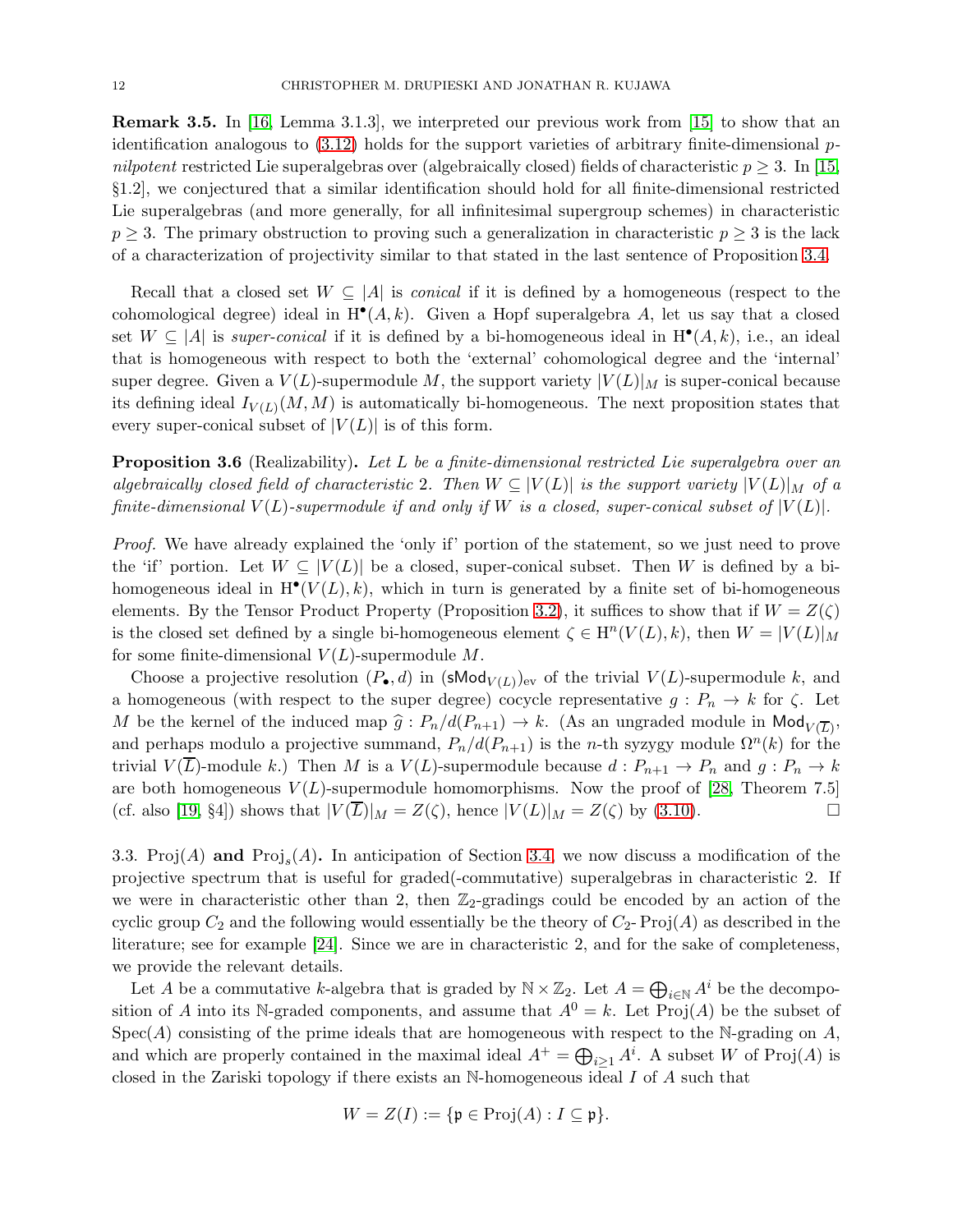We say that an ideal I of A is bi-homogeneous if it is homogeneous with respect to the full  $\mathbb{N}\times\mathbb{Z}_2$ grading on A. For example, the ideal  $A^+$  is bi-homogeneous. Given an ideal I of A, let  $I_s \subseteq I$ be the largest bi-homogeneous subideal of I. Equivalently,  $I_s$  is the ideal in A generated by the bi-homogeneous elements of I. Of course,  $I = I_s$  if I is bi-homogeneous. If J is a bi-homogeneous ideal and I is an arbitrary ideal, then  $J \subseteq I$  if and only if  $J \subseteq I_s$ . If  $\{I_\lambda : \lambda \in \Omega\}$  is any family of ideals in A, then  $(\bigcap_{\lambda \in \Omega} I_{\lambda})_s = \bigcap_{\lambda \in \Omega} (I_{\lambda})_s$ .

Given an ideal I of A, let  $\sqrt{I}$  be the usual radical of I, and set  $\sqrt[e]{I} = (\sqrt{I})_s$ . Then  $I_s \subseteq \sqrt[e]{I}$ , and  $\sqrt[x]{I}$  has the property that if  $a \in A$  is a bi-homogeneous element with  $a^n \in I_s$  for some  $n \geq 1$ , then  $a \in \sqrt[s]{I}$ . We say that a bi-homogeneous ideal J is an s-radical ideal if  $J = \sqrt[s]{J}$ . We say that a bi-homogeneous ideal P is s-prime if whenever I and J are bi-homogeneous ideals with  $IJ \subseteq P$ , then either  $I \subseteq P$  or  $J \subseteq P$ . Equivalently, P is s-prime if whenever a and b are bi-homogeneous elements with  $ab \in P$ , either  $a \in P$  or  $b \in P$ . If P is a prime ideal in A, then  $P_s$  is an s-prime ideal. Every s-prime ideal in A is an s-radical ideal.

# **Lemma 3.7.** Let P be an s-prime ideal of A. Then  $\sqrt{P}$  is an N-homogeneous prime ideal of A.

*Proof.* Ignoring the  $\mathbb{Z}_2$ -gradings, P is an N-homogeneous ideal of A, so its radical is also an Nhomogeneous ideal. To show that  $\sqrt{P}$  is prime, let  $x, y \in A$ , and suppose  $xy \in \sqrt{P}$ , say with  $x^n y^n = (xy)^n \in P$ . Replacing x and y with  $x^n$  and  $y^n$ , we may assume that  $xy \in P$ . Then also  $x^2y^2 = (xy)^2 \in P$ . Write  $x = \sum x_i$  with  $x_i \in A^i$ , and write  $x_i = x_{i,\overline{0}} + x_{i,\overline{1}}$  with  $x_{i,\overline{0}} \in (A^i)_{\overline{0}}$  and  $x_{i,\overline{1}} \in (A^i)_{\overline{1}}$ . Since A is commutative, the binomial theorem modulo 2 implies that  $x^2 = \sum_i (x_i)^2 =$  $\sum_{i}^{\infty}[(x_{i,\overline{0}})^{2} + (x_{i,\overline{1}})^{2}]$ . Then  $x^{2}$  is a sum of terms of even superdegree, and we can rewrite  $x^{2}$  as  $x^2 = \sum x'_{2i}$ , with  $x'_{2i} \in (A^{2i})_0$ . Similarly,  $y^2 = \sum y'_{2i}$  with  $y'_{2i} \in (A^{2i})_0$ .

Now suppose that  $x^2 \notin P$  and  $y^2 \notin P$ . Then there exist minimal indices s and t such that  $x'_{2s} \notin P$  and  $y'_{2t} \notin P$ . Since  $x^2$  and  $y^2$  are each of even superdegree, the N-graded components of  $x^2y^2$  are each bi-homogeneous. Since P is bi-homogeneous, and since  $x^2y^2 \in P$ , this means in particular that the component of N-degree  $s + t$  in  $x^2y^2$  is an element of P. This component is equal to  $\sum_{\ell \in \mathbb{Z}} x'_{2s-\ell} y'_{2t+\ell}$ . By the minimality of s and t, each summand  $x'_{2s-\ell} y'_{2t+\ell}$  with  $\ell \neq 0$  is an element of P, because at least one of the factors is an element of P by assumption. Then  $x'_{2s}y'_{2t}$ must also be an element of P. The factors  $x'_{2s}$  and  $y'_{2t}$  are each bi-homogeneous, so the fact that P is an s-prime ideal implies that either  $x'_{2s} \in P$  or  $y'_{2t} \in P$ , in contradiction to the assumptions on s and t. Thus, it must be the case that either  $x^2 \in P$  or  $y^2 \in P$ , and hence  $x \in \sqrt{P}$  or  $y \in \sqrt{P}$ .

**Definition 3.8.** Define  $\text{Proj}_s(A)$  to be the set of all (bi-homogeneous) *s*-prime ideals in A that are properly contained in the (bi-homogeneous, s-prime) maximal ideal  $A^+$ . We say that a subset W of  $\text{Proj}_s(A)$  is *closed* if there exists a bi-homogeneous ideal I of A such that

$$
W = Z_s(I) := \{ P \in \text{Proj}_s(A) : I \subseteq P \}.
$$

The properties listed below are now straightforward to verify. Unless stated otherwise, I and J denote bi-homogeneous ideals in A.

- (P1)  $Z_s(I) \cup Z_s(J) = Z_s(IJ)$ .
- (P2)  $Z_s(I) \cap Z_s(J) = Z_s(I+J).$
- <span id="page-12-0"></span>(P3) If  $\mathfrak{p} \in \text{Proj}(A)$ , then  $\mathfrak{p}_s \in \text{Proj}_s(A)$ .
- (P4) If  $\varphi : \text{Proj}(A) \to \text{Proj}_s(A)$  is the function  $\varphi(\mathfrak{p}) = \mathfrak{p}_s$ , then  $\varphi^{-1}(Z_s(I)) = Z(I)$ .
- <span id="page-12-1"></span>(P5) If  $P \in \text{Proj}_s(A)$ , then  $\sqrt{P} \in \text{Proj}(A)$ .
- (P6) If  $\psi$ : Proj<sub>s</sub> $(A) \to \text{Proj}(A)$  is the function  $\psi(P) = \sqrt{P}$ , then  $(\varphi \circ \psi)(P) = \sqrt[8]{P} = P$ .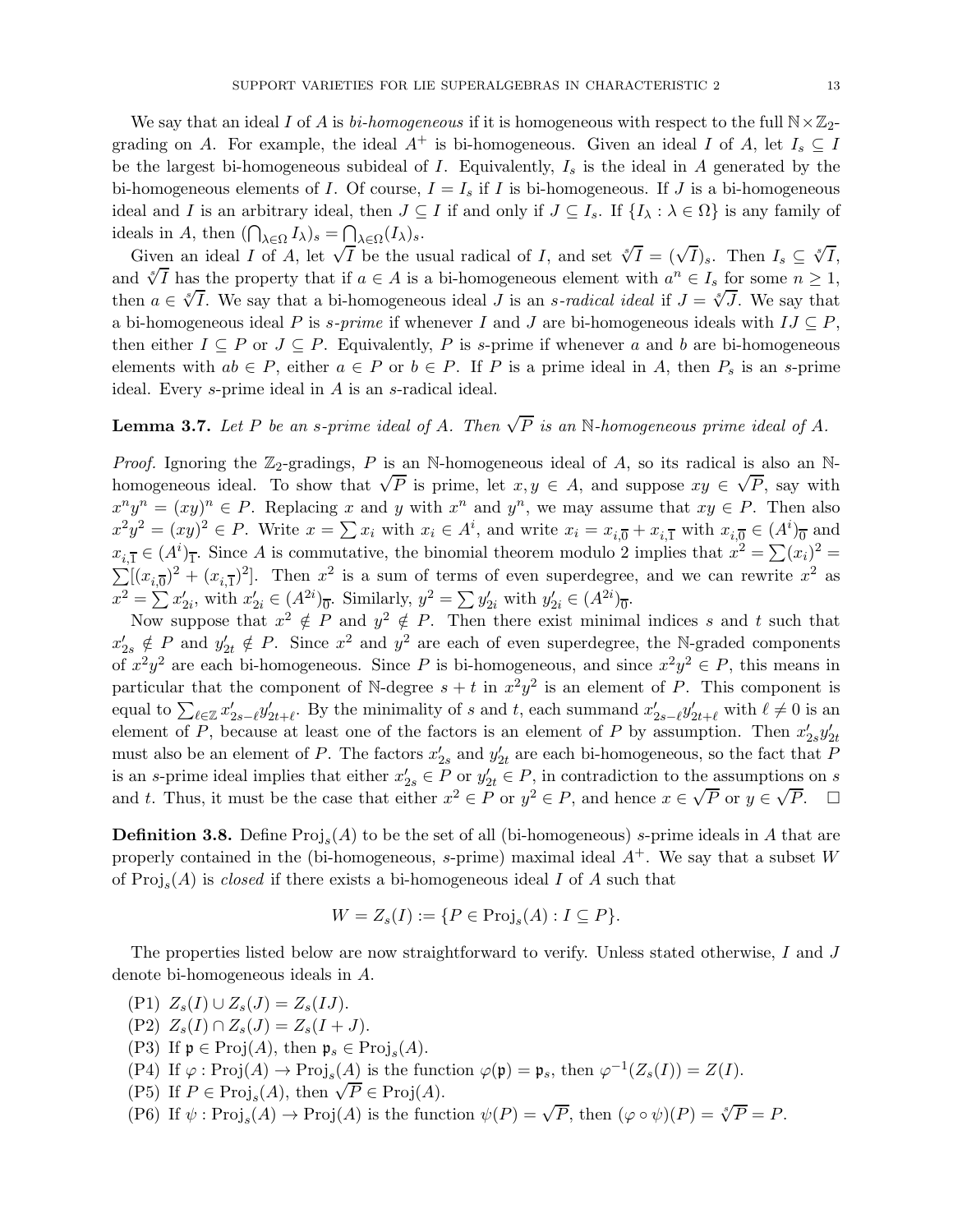The first two properties imply that finite unions and arbitrary intersections of closed sets are again closed. Thus the closed subsets of  $\text{Proj}_s(A)$  define a topology, which we call the Zariski topology on  $\text{Proj}_s(A)$ . Property [\(P4\)](#page-12-0) then implies that  $\varphi : \text{Proj}(A) \to \text{Proj}_s(A)$  is a continuous function.

If K is an arbitrary N-homogeneous ideal in A, one has  $\varphi(Z(K)) \subseteq Z_s(K_s)$ . On the other hand, if I is a bi-homogeneous ideal, and if  $P \in Z_s(I)$ , then  $I \subseteq P \subseteq \sqrt{P}$ . Then property [\(P6\)](#page-12-1) implies:

<span id="page-13-5"></span>(P7) If I is bi-homogeneous, then  $\varphi(Z(I)) = Z_s(I)$ . Next observe that if  $Z_s(I) \subseteq Z_s(J)$ , then

$$
Z(I) = \varphi^{-1}(Z_s(I)) \subseteq \varphi^{-1}(Z_s(J)) = Z(J).
$$

<span id="page-13-1"></span>But  $Z(I) \subseteq Z(J)$  implies that  $\sqrt{I} \supseteq \sqrt{J}$ , and hence  $\sqrt[S]{I} \supseteq \sqrt[S]{J}$ . Now one can check that:

- (P8)  $Z_s(I) = Z_s(\sqrt[s]{I}).$
- <span id="page-13-2"></span>(P9) If  $I \subseteq J$ , then  $Z_s(I) \supseteq Z_s(J)$ .
- <span id="page-13-3"></span>(P10) If  $Z_s(I) \subseteq Z_s(J)$ , then  $\sqrt[s]{I} \supseteq \sqrt[s]{J}$ .
- (P11) If A is a Noetherian ring, then  $\text{Proj}_s(A)$  is a Noetherian topological space, i.e., if  $Z_s(I_1) \supseteq$  $Z_s(I_2) \supseteq Z_s(I_3) \supseteq \cdots$  is a descending chain of closed sets, then there exists an integer m such that  $Z_s(I_i) = Z_s(I_m)$  for all  $j \geq m$ .

<span id="page-13-4"></span>**Lemma 3.9.** If  $W = Z_s(I)$  is an irreducible closed set in  $\text{Proj}_s(A)$ , then  $\sqrt[s]{I}$  is an s-prime ideal. In particular, if W is nonempty, then W is the closure of the point  $\sqrt[s]{I} \in \text{Proj}_s(A)$ , and  $\sqrt[s]{I}$  is the unique point in  $\text{Proj}_s(A)$  with this property.

*Proof.* To show that  $\sqrt[s]{I}$  is an s-prime ideal, one can apply the usual argument for  $Spec(A)$ ; see for example the proof of [\[11,](#page-21-15) Proposition 4.5.3]. Then  $W = Z_s(I) = Z_s(\sqrt[s]{I})$  by property [\(P8\)](#page-13-1) above, while property [\(P10\)](#page-13-2) implies that if  $W = \{P\} = Z_s(P)$  for some  $P \in \text{Proj}_s(A)$ , then  $P = \sqrt[s]{I}$ .

Combining property [\(P11\)](#page-13-3) and Lemma [3.9,](#page-13-4) we get:

(P12) If A is a Noetherian ring, then  $\text{Proj}_s(A)$  is a Zariski space, i.e., it is a Noetherian topological space, and every nonempty closed irreducible subset is the closure of a unique point.

<span id="page-13-0"></span>3.4. Tensor triangular geometry. Now take  $A = H^{\bullet}(V(L), k)$ . In this section we discuss how the geometry of  $\text{Proj}_s(A) = \text{Proj}_s(H^{\bullet}(V(L), k))$  classifies certain categories of  $V(L)$ -supermodules. First we recall the corresponding results for the category of ungraded  $V(\overline{L})$ -modules.

Let  $K$  be a symmetric tensor triangulated category. Recall that a triangulated subcategory of K is thick if it is closed under taking direct summands, and is a tensor ideal (or  $\otimes$ -ideal) if it is closed under  $M \otimes -$  for any object M in **K**. A  $\otimes$ -ideal  $\mathcal J$  is *radical* if whenever  $M^{\otimes n} \in \mathcal J$  for some  $n \geq 1$ , then also  $M \in \mathcal{J}$ . A thick ⊗-ideal P is prime if whenever  $M, N \in \mathbf{K}$  and  $M \otimes N \in \mathcal{P}$ , then either  $M \in \mathcal{P}$  or  $N \in \mathcal{P}$ . The *Balmer spectrum* of **K**, denoted  $\text{Spc}(\mathbf{K})$ , is the set of all proper prime thick ⊗-ideals of K, considered as a topological space via the Zariski topology. Write  $2^{Spc(K)}$ for the power set of  $Spc(K)$ . Then the support function

$$
\mathrm{supp}': \mathbf{K} \to 2^{\mathrm{Spc}(\mathbf{K})}
$$

is defined by  $\text{supp}'(M) = \{ \mathcal{P} \in \text{Spc}(\mathbf{K}) : M \notin \mathcal{P} \}$  for each object  $M \in \mathbf{K}$ .

Let stmod $\mathsf{U}_{V}(\overline{L})$  (resp.,  $\mathsf{StMod}_{V}(\overline{L})$ ) be the stable module category of finite-dimensional (resp., all)  $V(\overline{L})$ -modules. These are the categories obtained from  $mod_{V(\overline{L})}$  and  $Mod_{V(\overline{L})}$ , respectively, by quotienting out the morphisms that factor through a projective. The objects of the stable category are the same as in the corresponding ordinary module category, but with projective objects now isomorphic to zero. The categories  $\mathsf{stmod}_{V(\overline{L})}$  and  $\mathsf{StMod}_{V(\overline{L})}$  are tensor triangulated categories,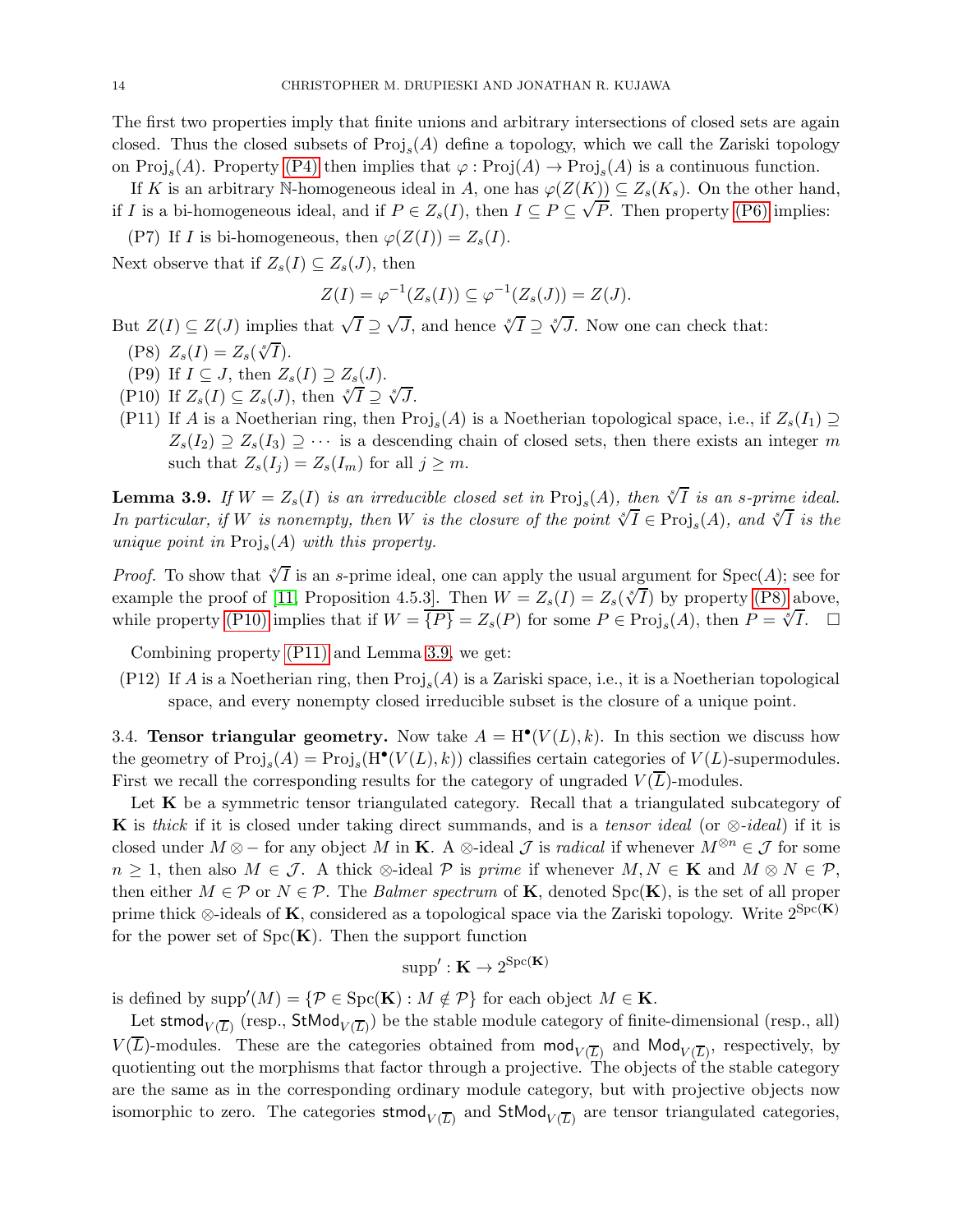with suspension  $\Sigma$  equal to  $\Omega^{-1}(-)$ , the inverse of the syzygy functor. The category  $\mathsf{StMod}_{V(\overline{L})}$  is compactly generated, with subcategory of compact objects  $(\mathsf{StMod}_{V(\overline{L})})^c = \mathsf{stmod}_{V(\overline{L})}$ .

Now set  $X = \text{Proj}(H^{\bullet}(V(\overline{L}), k))$ . In [\[3\]](#page-21-9), Benson, Iyengar, Krause, and Pevtsova use localization functors to define a support function

(3.13) 
$$
\text{supp}: \mathsf{StMod}_{V(\overline{L})} \to 2^X
$$

that satisfies the properties listed below.<sup>[9](#page-14-0)</sup> Except when indicated,  $M$ ,  $M_i$ , and  $N$  denote arbitrary objects in  $\mathsf{StMod}_{V(\overline{L})}.$ 

- <span id="page-14-5"></span> $(S0) \text{ supp}(0) = \emptyset$
- $(S1) supp(k) = X$
- (S2)  $\text{supp}(M \oplus N) = \text{supp}(M) \cup \text{supp}(N)$
- (S3)  $supp(\Sigma M) = supp(M)$
- (S4) For each distinguished triangle  $M_1 \to M_2 \to M_3 \to \Sigma M_1$  in  $\mathsf{StMod}_{V(\overline{L})}$ ,

<span id="page-14-7"></span> $\mathrm{supp}(M_2) \subseteq \mathrm{supp}(M_1) \cup \mathrm{supp}(M_3)$ 

<span id="page-14-10"></span> $(S5)$  Tensor Product Property: For all compact M and arbitrary N,

$$
\mathrm{supp}(M \otimes N) = \mathrm{supp}(M) \cap \mathrm{supp}(N).
$$
<sup>10</sup>

- <span id="page-14-3"></span>(S6) supp $(\bigoplus_{i\in I} M_i) = \bigcup_{i\in I} \text{supp}(M_i)$  for any set I.
- <span id="page-14-4"></span>(S7) For all compact  $M$ , supp $(M)$  is Zariski closed with quasi-compact complement.<sup>[11](#page-14-2)</sup>
- <span id="page-14-6"></span>(S8) For every Zariski closed subset  $W \subseteq X$  with quasi-compact complement, there exists a compact object M such that  $\text{supp}(M) = W$ .
- (S9) If supp $(M) = \emptyset$ , then  $M \cong 0$ .
- (S10) For each finite-dimensional  $V(\overline{L})$ -module M, supp $(M^*) = \text{supp}(M)$ .

We note that the 'quasi-compact complement' condition in [\(S7\)](#page-14-3) and [\(S8\)](#page-14-4) is automatically satisfied by any Zariski closed subset of X, as a consequence of the fact that  $H^{\bullet}(V(\overline{L}), k)$  is a finitelygenerated commutative k-algebra and hence a Noetherian ring. Elaborating further on  $(S7)$ , if M is a compact object in  $\mathsf{StMod}_{V(\overline{L})}$  (equivalently, if M is isomorphic, modulo projective summands, to a finite-dimensional  $V(\overline{L})$ -module), then supp $(M)$  is the Zariski closed subset of X defined by  $I(M)$ , the annihilator ideal for the cup product action of  $H^{\bullet}(V(\overline{L}), k)$  on  $\text{Ext}^{\bullet}_{V(\overline{L})}(M, M)$ .

Properties [\(S0\)–](#page-14-5)[\(S9\)](#page-14-6) imply by Theorem 1.5 of [\[12\]](#page-21-8) that the restriction of  $(3.13)$  to stmod $_{V(\overline{L})}$  is a classifying support datum in the sense of [\[12,](#page-21-8) Theorem 2.19]; cf. also Theorems 3.4.1 and 3.5.1 of [\[8\]](#page-21-2). Then there is a canonical homeomorphism from  $X = \text{Proj}(H^{\bullet}(V(\overline{L}),k))$  to the Balmer spectrum of the category  $\mathsf{stmod}_{V(\overline{L})},$ 

(3.14) 
$$
\operatorname{Proj}(\mathrm{H}^{\bullet}(V(\overline{L}),k)) \simeq \mathrm{Spc}(\mathsf{stmod}_{V(\overline{L})}),
$$

which identifies the support functions supp and supp′ . Furthermore, there are inverse bijections

<span id="page-14-9"></span>(3.15) {specialization closed subsets 
$$
V
$$
 of  $\text{Proj}(H^{\bullet}(V(\overline{L}), k))$ }  $\underset{\Theta}{\overset{\Gamma}{\rightleftarrows}}$ 

<span id="page-14-8"></span> $\{\text{thick $\otimes$-ideal subcategories } \mathcal{J} \text{ of } \text{stmod}_{V(\overline{L})}\},$ 

<span id="page-14-0"></span> $9<sup>9</sup>$ Again, the results in [\[3\]](#page-21-9) are stated in the language of finite group schemes, so the reader must translate to the category of rational *G*-modules, where  $k[G] = V(\mathfrak{g})^*$ .

<sup>&</sup>lt;sup>10</sup>Actually, this property holds without the assumption that M is compact, but we will find it convenient to use this more restricted formulation of the Tensor Product Property.

<span id="page-14-2"></span><span id="page-14-1"></span> $11$ As used in algebraic geometry, the term *quasi-compact* means that every open cover has a finite subcover.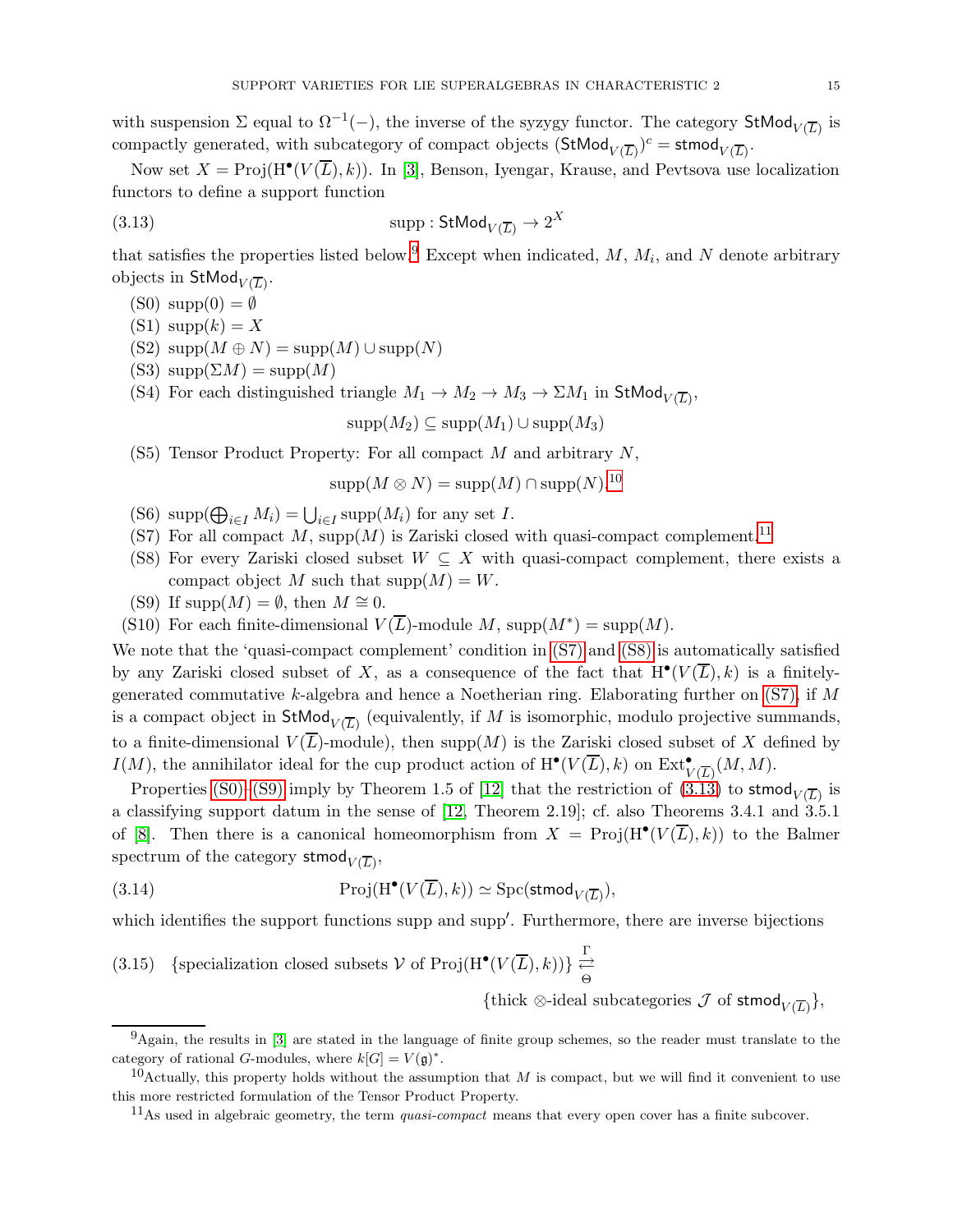defined by  $\Gamma(\mathcal{V}) = \{M \in \mathsf{stmod}_{V(\overline{L})} : \mathrm{supp}(M) \subseteq \mathcal{V}\}\$ and  $\Theta(\mathcal{J}) = \bigcup_{M \in \mathcal{J}} \mathrm{supp}(M)$ . (Recall that a subset of a topological space is *specialization closed* if it is a union of arbitrarily many closed sets.) We note that [\[12,](#page-21-8) Theorem 2.19] is stated in terms of *radical* thick ⊗-ideals, but using the fact that each finite-dimensional  $V(\overline{L})$ -module M is a direct summand of  $M \otimes M^* \otimes M$ , one can see that every thick  $\otimes$ -ideal of stmod $\overline{V(\overline{L})}$  is automatically radical.

Now we consider the super setting. Recall from Section [3.1](#page-7-2) that  $(\mathsf{sMod}_{V(L)})_{\text{ev}}$  is a Frobenius category. Then we can consider the corresponding stable category (see, e.g., [\[22,](#page-22-10) I.2]), which we denote St-sMod<sub> $V(L)$ </sub>. It is a compactly generated tensor-triangulated category, with subcategory of compact objects  $(\text{St-shod}_{V(L)})^c = \text{st-smod}_{V(L)}$ , the stable category of  $(\text{smod}_{V(L)})_{\text{ev}}$ . The forgetful functor  $\mathsf{sMod}_{V(L)} \to \mathsf{Mod}_{V(L)}$  induces a (exact) triangulated functor

$$
\text{Forget}: \mathsf{St}\text{-}\mathsf{sMod}_{V(L)} \to \mathsf{StMod}_{V(L)} = \mathsf{StMod}_{V(\overline{L})}.
$$

In particular, the forgetful functor maps projective objects in  $\mathsf{sMod}_{V(L)}$  to projective objects in Mod<sub> $V(L)$ </sub>. Via this functor, we will consider objects from St-sMod<sub> $V(L)$ </sub> as objects in StMod<sub> $V(L)$ </sub>.

Our goal now is to establish analogues of  $(3.14)$  and  $(3.15)$  for st-smod<sub> $V(L)$ </sub>. Set

$$
X_s = \mathrm{Proj}_s(\mathrm{H}^\bullet(V(L), k)),
$$

and let

$$
\varphi: \mathrm{Proj}(\mathrm{H}^\bullet(V(L),k)) \to \mathrm{Proj}_s(\mathrm{H}^\bullet(V(L),k))
$$

be the function  $\mathfrak{p} \mapsto \mathfrak{p}_s$  as defined in [\(P4\)](#page-12-0) above. Using the fact that  $H^{\bullet}(V(L), k)$  is a Noetherian ring and the properties listed in Section [3.3,](#page-11-1) one can again deduce that every Zariski closed set in  $X_s$  has quasi-compact complement. Define

$$
\text{supp}_s:\mathsf{St}\text{-}\mathsf{sMod}_{V(L)}\to 2^{X_s}
$$

by

<span id="page-15-1"></span>
$$
supp_s(M) = \varphi \left( supp(F orget(M))\right).
$$

<span id="page-15-0"></span>**Theorem 3.10.** Let L be a finite-dimensional restricted Lie superalgebra over a field  $k$  of characteristic  $p = 2$ . There is a canonical homeomorphism from  $X_s = \text{Proj}_s(H^{\bullet}(V(L), k))$  to the Balmer spectrum of the category st-smod $_{V(L)}$ ,

(3.16) 
$$
\operatorname{Proj}_s(\mathrm{H}^{\bullet}(V(\overline{L}),k)) \simeq \operatorname{Spc}(\mathsf{stmod}_{V(L)}),
$$

which identifies  $\text{supp}_s$  with  $\text{supp}'$ . Furthermore, there are inverse bijections

<span id="page-15-2"></span>(3.17) 
$$
\{specialization \ closed \ subsets \ V \ of \ Proj_s(H^{\bullet}(V(L), k)) \} \underset{\Theta}{\overset{\Gamma}{\rightleftarrows}}
$$

{thick  $\otimes$ -ideal subcategories  $\mathcal J$  of st-smod<sub> $V(L)$ </sub>},

defined by  $\Gamma(\mathcal{V}) = \{ M \in \text{st-smod}_{V(L)} : \text{supp}_s(M) \subseteq \mathcal{V} \}$  and  $\Theta(\mathcal{J}) = \bigcup_{M \in \mathcal{J}} \text{supp}_s(M)$ .

Proof. The theorem follows directly from [\[12,](#page-21-8) Theorem 1.5], once we verify that the analogues of  $(S0)$ – $(S9)$  hold for supp<sub>s</sub>. Many of the properties are immediate consequences of the fact that the forgetful functor Forget :  $\mathsf{St}\text{-}\mathsf{SMod}_{V(L)} \to \mathsf{StMod}_{V(L)}$  is a triangulated functor, and the fact that the function  $\varphi: X \to X_s$  is a continuous surjection. We will make a few comments about those properties that are not entirely immediate.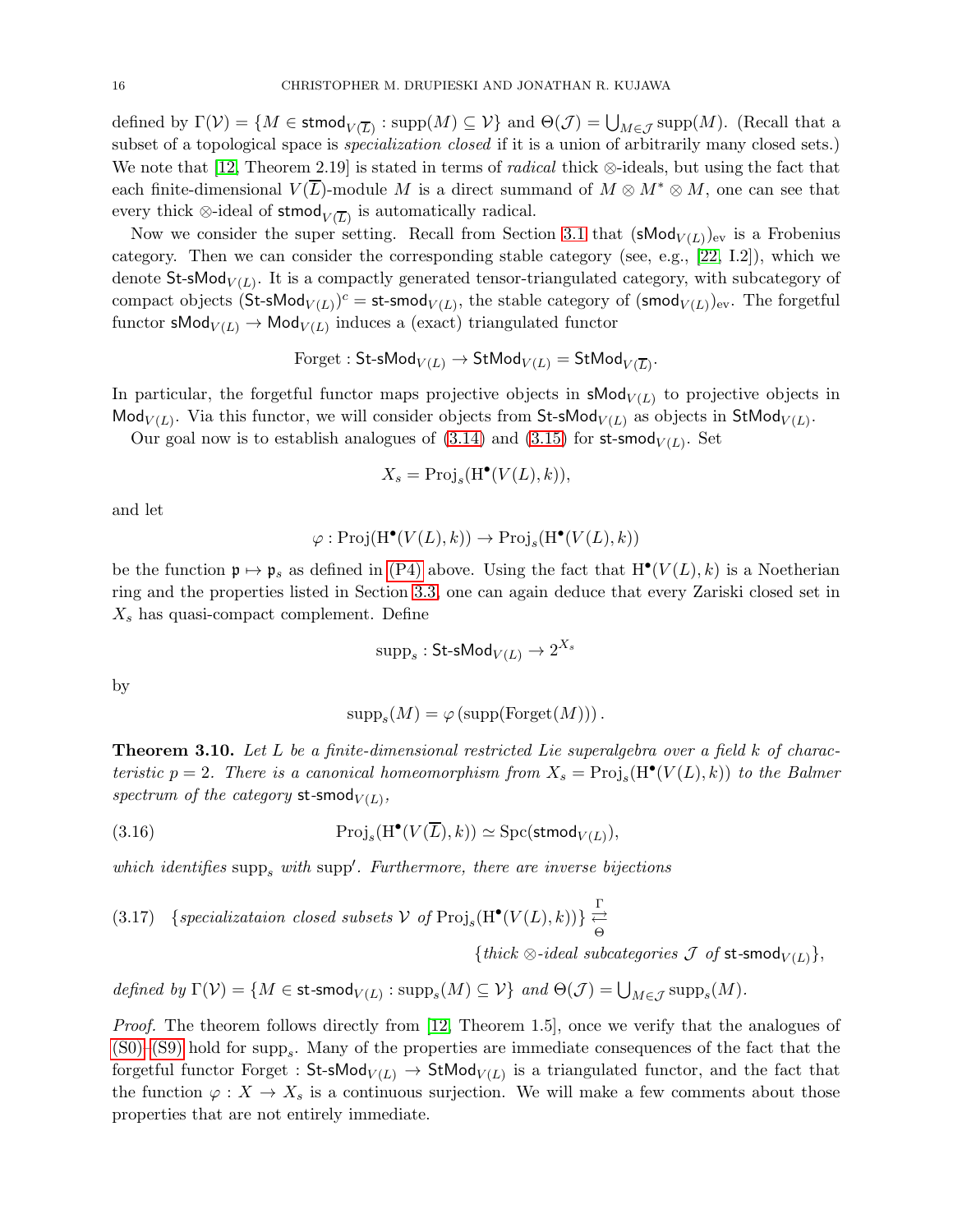[\(S7\):](#page-14-3) Let M be a finite-dimensional  $V(L)$ -supermodule. Then supp $(M) = Z(I(M))$ , the Zariski closed subset of  $\text{Proj } H^{\bullet}(V(L), k)$  defined by  $I(M)$ , the annihilator ideal for the cup product action of  $\mathrm{H}^{\bullet}(V(L), k)$  on  $\mathrm{Ext}^{\bullet}_{V(L)}(M, M)$ . The ideal  $I(M)$  is bi-homogeneous in  $\mathrm{H}^{\bullet}(V(L), k)$ , so then

$$
supp_s(M) = \varphi(Z(I(M))) = Z_s(I(M))
$$

by property [\(P7\).](#page-13-5) So  $\text{supp}_s(M)$  is Zariski closed (with quasi-compact complement) in  $X_s$ .

[\(S5\):](#page-14-10) Let M be a finite-dimensional  $V(L)$ -supermodule, and let N be an arbitrary  $V(L)$ -super-module. By property [\(S5\)](#page-14-10) for supp, one has  $\text{supp}(M \otimes N) = \text{supp}(M) \cap \text{supp}(N)$ . Then

$$
\mathrm{supp}_s(M\otimes N)=\varphi\left(\mathrm{supp}(M)\cap\mathrm{supp}(N)\right)\subseteq \mathrm{supp}_s(M)\cap\mathrm{supp}_s(N).
$$

For the reverse set inclusion, let  $P \in \text{supp}_s(M) \cap \text{supp}_s(N)$ . Then there exist  $\mathfrak{p} \in \text{supp}(M)$  and  $\mathfrak{q} \in \text{supp}(N)$  such that  $\varphi(\mathfrak{p}) = P = \varphi(\mathfrak{q})$ , i.e.,  $\mathfrak{p}_s = P = \mathfrak{q}_s$ . Since  $\text{supp}(M) = Z(I(M))$  and  $I(M)$  is bi-homogeneous, this implies that  $I(M) \subseteq \mathfrak{p}_s = \mathfrak{q}_s \subseteq \mathfrak{q}$ . Then  $\mathfrak{q} \in \text{supp}(M) \cap \text{supp}(N) =$  $\mathrm{supp}(M\otimes N),$  and  $P=\mathfrak{q}_s=\varphi(\mathfrak{q})\in \mathrm{supp}_s(M\otimes N).$ 

[\(S8\):](#page-14-4) Let  $W \subseteq X_s$  be a Zarsiki closed set (with quasi-compact complement). Then  $W = Z_s(I)$  for some bi-homogeneous ideal I in  $H^{\bullet}(V(L), k)$ . By Proposition [3.6,](#page-11-2) there exists a finite-dimensional  $V(L)$ -supermodule M such that  $\text{supp}(M) = Z(I)$ . Then  $\text{supp}_s(M) = Z_s(I) = W$  by [\(P7\).](#page-13-5)

[\(S9\):](#page-14-6) If  $M \cong 0$  in St-sMod<sub>V(L)</sub>, then  $\text{supp}_s(M) = \emptyset$  by property [\(S0\)](#page-14-5) for supp and the fact that the forgetful functor maps the zero object of  $St\text{-}sMod_{V(L)}$  to the zero object of  $StMod_{V(L)}$ . Conversely, if  $\text{supp}_s(M) = \emptyset$ , then  $\text{supp}(M) = \emptyset$ , and hence  $M \cong 0$  in  $\text{StMod}_{V(L)}$  by property [\(S9\)](#page-14-6) for supp. Then M is projective as an object in  $\mathsf{Mod}_{V(L)}$ . Since the forgetful functor  $\mathsf{sMod}_{V(L)} \to \mathsf{Mod}_{V(L)}$ is exact and fully faithful, this implies that M is projective in  $(\mathsf{sMod}_{V(L)})_{\text{ev}}$ , and hence  $M \cong 0$  in St-sMod $_{V(L)}$ . Thus,  $\mathrm{supp}_s(M) = \emptyset$  if and only if  $M \cong 0$  in St-sMod $_{V(L)}$ .

## 4. Support for non-restricted Lie superalgebras in characteristic 2

<span id="page-16-0"></span>4.1. Lie superalgebra cohomology. Given a k-vector space V, let  $S(V)$ ,  $\Lambda(V)$ , and  $\Gamma(V)$  be the symmetric, exterior<sup>[12](#page-16-1)</sup>, and divided power algebras on  $V$ , respectively. We denote a typical monomial in  $S(V)$  by  $v_1^{a_1} \cdots v_t^{a_t}$ , and a typical monomial in  $\Lambda(V)$  by  $\langle v_1 \cdots v_n \rangle$ . The divided power algebra  $\Gamma(V)$  is generated by the symbols  $\gamma_r(v)$  for  $r \in \mathbb{N}$  and  $v \in V$ . These generators satisfy the relations  $\gamma_0(v) = 1, \ \gamma_r(0) = 0 \ \text{if} \ r \ge 1, \ \gamma_r(v)\gamma_s(v) = {r+s \choose r}$ <sup>+s</sup> $\gamma_{r+s}(v)$ , and  $\gamma_r(v + v') = \sum_{i=0}^r \gamma_i(v)\gamma_{r-i}(v').$ Since  $p = \text{char}(k) = 2$ , the algebras  $S(V)$ ,  $\Lambda(V)$ , and  $\Gamma(V)$  are each naturally Hopf algebras: the subspace V consists of primitive elements in each of  $S(V)$  and  $\Lambda(V)$ , and the coproduct on  $\Gamma(V)$ satisfies  $\Delta(\gamma_r(v)) = \sum_{i+j=r} \gamma_i(v) \otimes \gamma_j(v).$ <sup>[13](#page-16-2)</sup> The algebras  $S(V)$ ,  $\Lambda(V)$ , and  $\Gamma(V)$  are each naturally N-graded, and these N-gradings are compatible with the Hopf algebra structures.

Now let  $L = L_0 \oplus L_1$  be Lie superalgebra over k, and let  $Y(L) = \Lambda(L_0) \otimes \Gamma(L_1)$  be the tensor product of algebras.<sup>[14](#page-16-3)</sup> Then  $\overline{Y}(L)$  inherits the structure of N-graded Hopf algebra, with  $\overline{Y}_{\ell}(L)$  =  $\bigoplus_{i+j=\ell} \Lambda^{i}(L_{\overline{0}}) \otimes \Gamma^{j}(L_{\overline{1}})$ . In particular,  $\overline{Y}_{1}(L) \cong L$ , and we write  $s: L \to \overline{Y}_{1}(L)$  for the natural identification. The right adjoint action of L on itself extends to a right action of L on  $\overline{Y}(L)$  such that  $(z_1z_2)u = z_1(z_2u) + (-1)^{\overline{u}\cdot\overline{z}_2}(z_1u)z_2$  for all  $z_1, z_2 \in \overline{Y}(L)$  and  $u \in L$  (i.e., u acts by right superderivations), and such that  $\langle x \rangle u = s([x, u])$  and  $\gamma_r(y) u = \gamma_{r-1}(y)s([y, u])$  for all  $x \in L_{\overline{0}}$ ,  $y \in L_{\overline{1}}$ , and  $r \in \mathbb{N}$ . The right action of L on  $\overline{Y}(L)$  then extends to a right action of the universal enveloping superalgebra  $U(L)$  on  $\overline{Y}(L)$ . Now define  $Y(L)$  to be the corresponding smash product algebra  $U(L)\# \overline{Y}(L)$ . The coproducts on  $U(L)$  and  $\overline{Y}(L)$  induce a bialgebra structure on  $Y(L)$ .

<sup>&</sup>lt;sup>12</sup>For  $p = 2$ , one has  $\Lambda(V) \cong S(V)/\langle x^2 : x \in V \rangle$ ; i.e.,  $\Lambda(V)$  is isomorphic to a truncated polynomial ring.

<span id="page-16-1"></span><sup>&</sup>lt;sup>13</sup>If  $p \neq 2$ , then  $\Lambda(V)$  is not an ordinary Hopf algebra but is instead a Hopf superalgebra.

<span id="page-16-3"></span><span id="page-16-2"></span><sup>&</sup>lt;sup>14</sup>If  $p \neq 2$ , take the graded tensor product of superalgebras, in which  $(a \otimes b)(c \otimes d) = (-1)^{\overline{b} \cdot \overline{c} + \deg(b) \cdot \deg(c)} ac \otimes bd$ .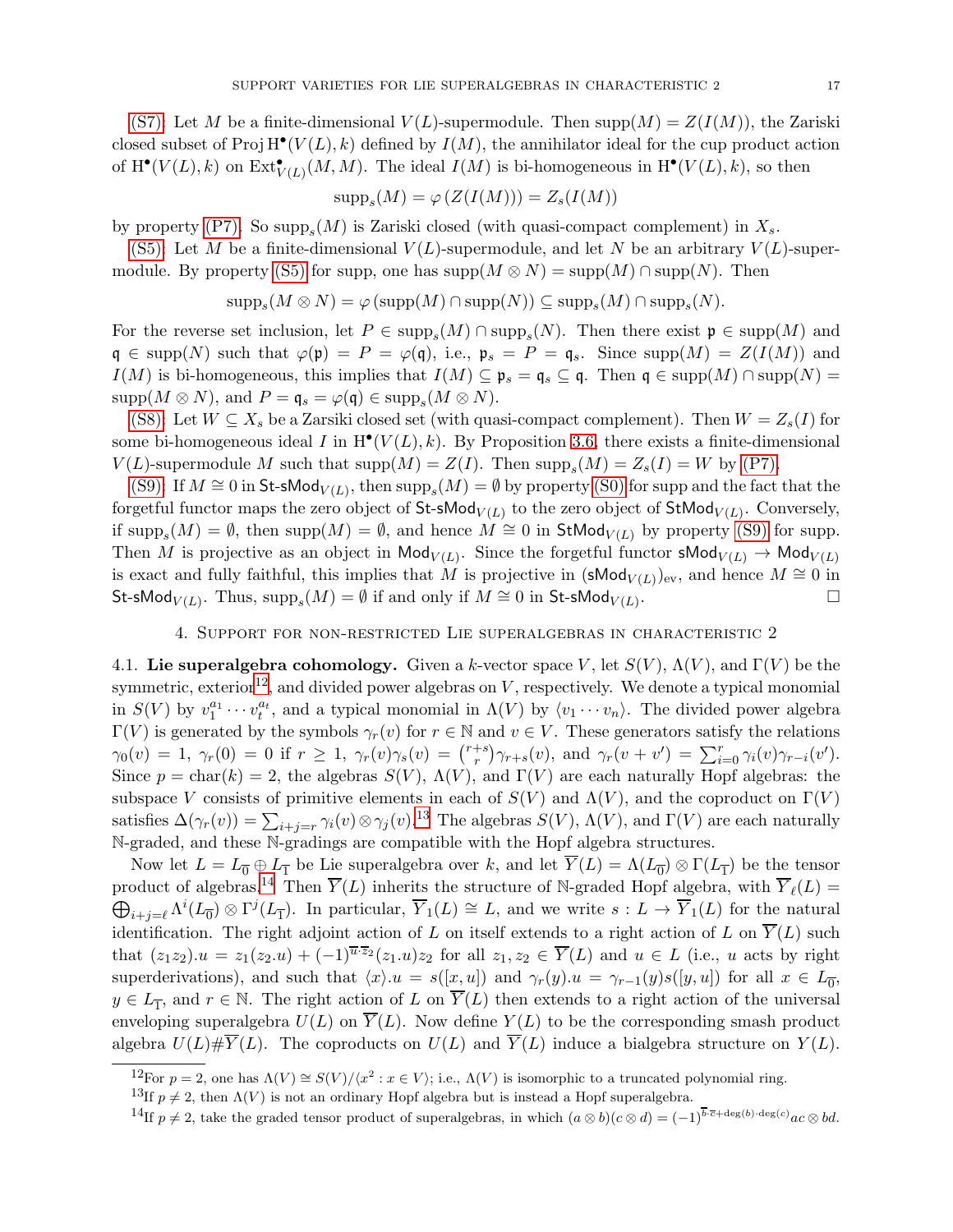Then  $Y(L)$  is an N-graded bialgebra with  $U(L)$  concentrated in N-degree 0. As a vector space and as a left  $U(L)$ -module,  $Y(L) = U(L) \otimes \overline{Y}(L)$ . From now on we denote the product in  $Y(L)$  by juxtaposition. Then  $Y(L)$  is spanned by the monomials

(4.1) 
$$
u\langle x_1\cdots x_s\rangle\gamma_{a_1}(y_1)\cdots\gamma_{a_t}(y_t),
$$

with  $u \in U(L)$ ,  $x_i \in L_{\overline{0}}$ ,  $y_j \in L_{\overline{1}}$ , and  $a_j \in \mathbb{N}$ .

<span id="page-17-0"></span>**Theorem 4.1.** Let  $L$  be a finite-dimensional Lie superalgebra over the field  $k$ . There exists a differential  $d: Y(L) \to Y(L)$  (which we call the Koszul differential) making  $Y(L)$  into a differential graded bialgebra and into a left  $U(L)$ -free resolution of the trivial module k (which we call the Koszul resolution of k). Given  $u \in U(L)$ ,  $x \in L_{\overline{0}}$ , and  $y \in L_{\overline{1}}$ , one has

$$
d(u) = 0,
$$
  
\n
$$
d(\langle x \rangle) = x, \quad and
$$
  
\n
$$
d(\gamma_r(y)) = y\gamma_{r-1}(y) - \langle q(y) \rangle \gamma_{r-2}(y).
$$

*Proof.* Apply the same line of reasoning as in the proof of [\[13,](#page-21-16) Theorem 3.1.1].

Let M and N be left  $U(L)$ -supermodules. Given  $n \in \mathbb{N}$ , set

$$
C^{n}(L, M, N) = \text{Hom}_{U(L)}(Y_n(L) \otimes M, N).
$$

Here we consider  $Y(L) \otimes M$  as a  $U(L)$ -module via the coproduct, and as a chain complex with differential induced by the Koszul differential d on  $Y(L)$ . In particular, set  $C^{\bullet}(L, k) = C^{\bullet}(L, k, k)$ . The Koszul differential induces a differential  $\partial$  on  $C^{\bullet}(L, M, N)$ , making  $C^{\bullet}(L, M, N)$  into a cochain complex. Then the Lie superalgebra cohomology group  $\text{Ext}^{\bullet}_L(M,N) = \text{Ext}^{\bullet}_{U(L)}(M,N)$  can be computed as the *n*-th cohomology group of the complex  $C^{\bullet}(L, M, N)$ . The coalgebra structure of  $Y(L)$  induces the structure of a differential graded algebra on  $C^{\bullet}(L, k)$ , and the structure of a differential graded  $C^{\bullet}(L, k)$ -bimodule on  $C^{\bullet}(L, M, N)$ . Specifically,

(4.2) 
$$
C^{\bullet}(L,k) \cong (\overline{Y}_{\bullet}(L))^* \cong \Lambda(L_0^*) \otimes S(L_1^*)
$$

as an N-graded algebra.[15](#page-17-1) Passing to cohomology, one gets the cup product structure on

<span id="page-17-3"></span>
$$
H^{\bullet}(L,k) = Ext_L^{\bullet}(k,k) = Ext_{U(L)}^{\bullet}(k,k),
$$

and the  $H^{\bullet}(L, k)$ -bimodule structure on

$$
\operatorname{Ext}^{\bullet}_L(M, N) = \operatorname{Ext}^{\bullet}_{U(L)}(M, N).
$$

As in Section [3,](#page-7-0) let sMod<sub>U(L)</sub> be the category of left  $U(L)$ -supermodules, and let Mod<sub>U(L)</sub> be the category of arbitrary (not necessarily  $\mathbb{Z}_2$ -graded) left  $U(L)$ -modules. For each  $M \in \mathsf{sMod}_{U(L)}$ , the tensor product  $Y(L) \otimes M$  provides a resolution of M in  $(\mathsf{sMod}_{U(L)})_{\text{ev}}$  by free  $U(L)$ -supermodules, so by the same reasoning as for [\(3.2\)](#page-8-3), one gets

<span id="page-17-2"></span>(4.3) 
$$
\operatorname{Ext}^{\bullet}_{\mathsf{SMod}_{U(L)}}(M,N) = \operatorname{Ext}^{\bullet}_{\mathsf{Mod}_{U(L)}}(M,N) \quad \text{for all } M,N \in \mathsf{sMod}_{U(L)}.
$$

We will simply write  $\text{Ext}^{\bullet}_{U(L)}(M,N)$  for the common value in [\(4.3\)](#page-17-2).

Let  $\varphi : k \to k$  be the Frobenius map,  $\lambda \mapsto \lambda^2$ , and given a k-vector space V, let  $V^{(1)} = k \otimes_{\varphi} V$ denotes its Frobenius twist. Let  $L^*$  $\frac{1}{1}[2]$  be the superspace  $L_{\frac{1}{1}}$  $\frac{*}{1}$  concentrated in N-degree 2. The squaring operation on  $S(L^*_{\overline{1}})$ <sup>\*</sup>/<sub>1</sub>) induces a homomorphism of graded algebras  $S(L^*_{\overline{1}})$  $\frac{1}{1}[2]^{(1)} \rightarrow S(L_{\overline{1}}^*)$  $_{1}^{*}),$  $\lambda \otimes_{\varphi} z \mapsto \lambda \cdot z^2$ . This is not a homomorphism of graded superalgebras, because the odd superdegree

<span id="page-17-1"></span> $\frac{15}{15}$  if  $p \neq 2$ , this is the graded tensor product of algebras.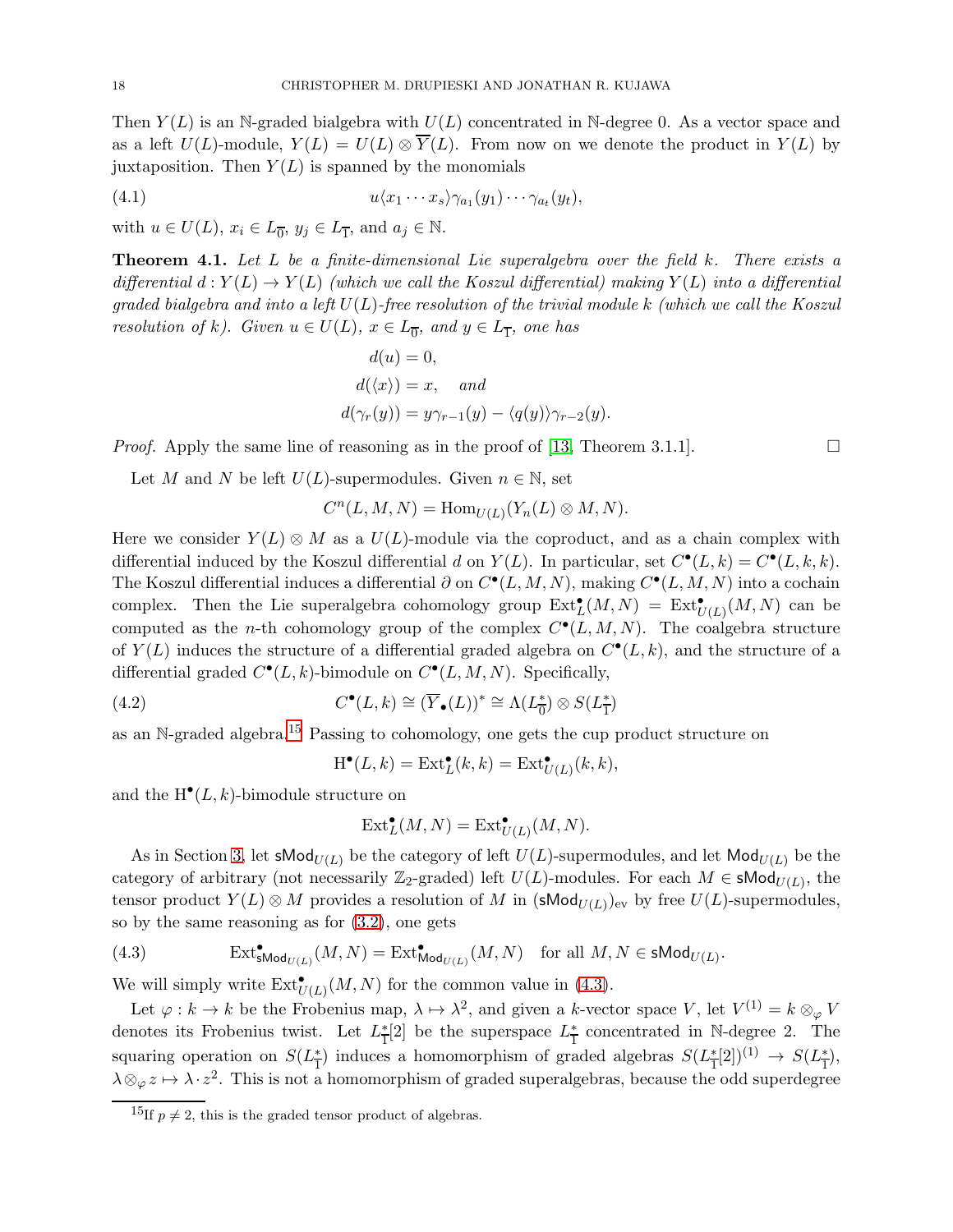generators in  $S(L^*_{\overline{1}})$  $\frac{1}{2}[2]^{(1)}$  are mapped to even superdegree elements in  $S(L^*_{\overline{1}})$  $\frac{*}{1}$ . Composing with the inclusion  $S(L_{\overline{1}}^*)$  $\frac{1}{1}$   $\rightarrow \Lambda (L_0^*$  $\frac{*}{0}$ ) ⊗  $S(L_{\overline{1}}^*)$  $\frac{1}{1}$  ≥  $C^{\bullet}(L,k)$ , one gets a homomorphism of graded algebras  $\widehat{\varphi}$  :  $S(L_{\overline{1}}^{\ast}% ,\overline{L}_{\overline{1}}^{\ast})$  $(\frac{1}{2} [2])^{(1)} \to C^{\bullet}(L, k)$ . Since  $\partial$  acts by derivations on the ring  $C^{\bullet}(L, k)$ , it follows that the image of  $\hat{\varphi}$  consists of cocycles in  $C^{\bullet}(L, k)$ , and hence  $\hat{\varphi}$  induces a graded algebra map

<span id="page-18-2"></span>(4.4) 
$$
\varphi: S(L_{\mathbb{T}}^*[2])^{(1)} \to \mathrm{H}^\bullet(L,k),
$$

which by abuse of notation we also denote  $\varphi$ . The map  $\varphi$  is natural with respect to L, i.e., with respect to even homomorphisms  $L \to L'$  of Lie superalgebras.

<span id="page-18-1"></span>**Theorem 4.2.** Let L be a finite-dimensional Lie superalgebra over k, and let M and N be finitedimensional  $U(L)$ -supermodules. Then  $H^{\bullet}(L,k)$  is finite over the image of  $\varphi$ , and  $Ext^{\bullet}_L(M,N) \cong$  $\mathrm{Ext}^{\bullet}_L(k, \mathrm{Hom}_k(M,N))$  is finite as either a left or right  $\mathrm{H}^{\bullet}(L,k)$ -module.

*Proof.* Same as for  $p \geq 3$ ; see [\[13\]](#page-21-16).

In fact, a more general version of Theorem [4.2](#page-18-1) is true:

<span id="page-18-3"></span>**Theorem 4.3.** Let L be a finite-dimensional Lie superalgebra over k. Let M and N be arbitrary (i.e., not necessarily  $\mathbb{Z}_2$ -graded)  $U(L)$ -modules, with M finite-dimensional and N finitely-generated over  $U(L)$ . Then  $\text{Ext}^{\bullet}_{U(L)}(M, N)$  is finite under the cup product action of  $\text{H}^{\bullet}(L, k)$ .

*Proof.* This can be shown in precisely the same manner as in [\[16,](#page-21-4)  $\S2.2-2.3$ ]. For the arguments presented there, it is immaterial whether or not the modules are  $\mathbb{Z}_2$ -graded. The exterior algebra  $\Lambda(\tilde{g}_1)$  is a genuine cocommutative Hopf algebra in characteristic 2, so in the argument at the end of the proof of [\[16,](#page-21-4) Lemma 2.3.1], one can appeal to the results of [\[20\]](#page-22-11) rather than [\[13,](#page-21-16) Theorem 3.2.4] to argue that the  $E_2$ -page of [\[16,](#page-21-4) (2.3.5)] is a finite module over the cohomology ring  $H^{\bullet}(\Lambda(\tilde{\mathfrak{g}}_1), k)$ .  $\Box$ 

4.2. Support varieties. For the rest of this section, assume that the field  $k$  is algebraically closed. Taking  $A = U(L)$  in [\(3.4\)](#page-9-4), [\(3.5\)](#page-9-5), and [\(3.6\)](#page-9-6), and using the maximal ideal spectrum rather than the prime ideal spectrum, we get the definition of the cohomological spectrum  $|U(L)|$ , and the definition of (relative) support varieties for  $U(L)$ -supermodules. Given  $M, N \in \mathsf{sMod}_{U(L)}$ , let  $J_{U(L)}(M, N) = \varphi^{-1}(I_{U(L)}(M, N))$ , the inverse image of  $I_{U(L)}(M, N)$  under the map [\(4.4\)](#page-18-2). Then  $J_{U(L)}(M, N)$  is homogeneous with respect to the N-grading on  $S(L^*_{\overline{1}})$  $\frac{\text{*}}{1}[2]$ <sup>(1)</sup>. Set

$$
\mathcal{X}_L(M,N) = \text{MaxSpec}\left(S(L_{\overline{1}}^*[2])^{(1)}/J_L(M,N)\right).
$$

and set  $\mathcal{X}_L(M) = \mathcal{X}_L(M,M)$ .

**Lemma 4.4.** The graded algebra homomorphism  $\varphi : S(L^*_{\overline{1}})$  $\frac{1}{1}[2]^{(1)} \rightarrow H^{\bullet}(L,k)$  induces for each pair of finite-dimensional  $U(L)$ -supermodules M and N a homeomorphism

$$
\varphi_{M,N}^* : |U(L)|_{(M,N)} \simeq \mathcal{X}_L(M,N).
$$

*Proof.* Same as for  $p \geq 3$ ; see [\[14,](#page-21-3) §4.2].

If X is an affine variety with coordinate algebra  $k[X]$ , we write  $X^{(1)}$  for the affine variety with coordinate algebra  $k[X^{(1)}] = k[X]^{(1)}$ . If  $Y = X^{(1)}$ , then we may write  $X = Y^{(-1)}$ .

<span id="page-18-0"></span>**Theorem 4.5.** Let L be a finite-dimensional Lie superalgebra over an algebraically closed field  $k$ of characteristic  $p = 2$ . Then

$$
\mathcal{X}_L(k)^{(-1)} = \mathcal{N}_{\text{odd}}(L) := \{ x \in L_{\overline{1}} : q(x) = 0 \}.
$$

*Proof.* Essentially the same as for  $p \geq 3$ ; see the proof of [\[14,](#page-21-3) Theorem 4.2.4].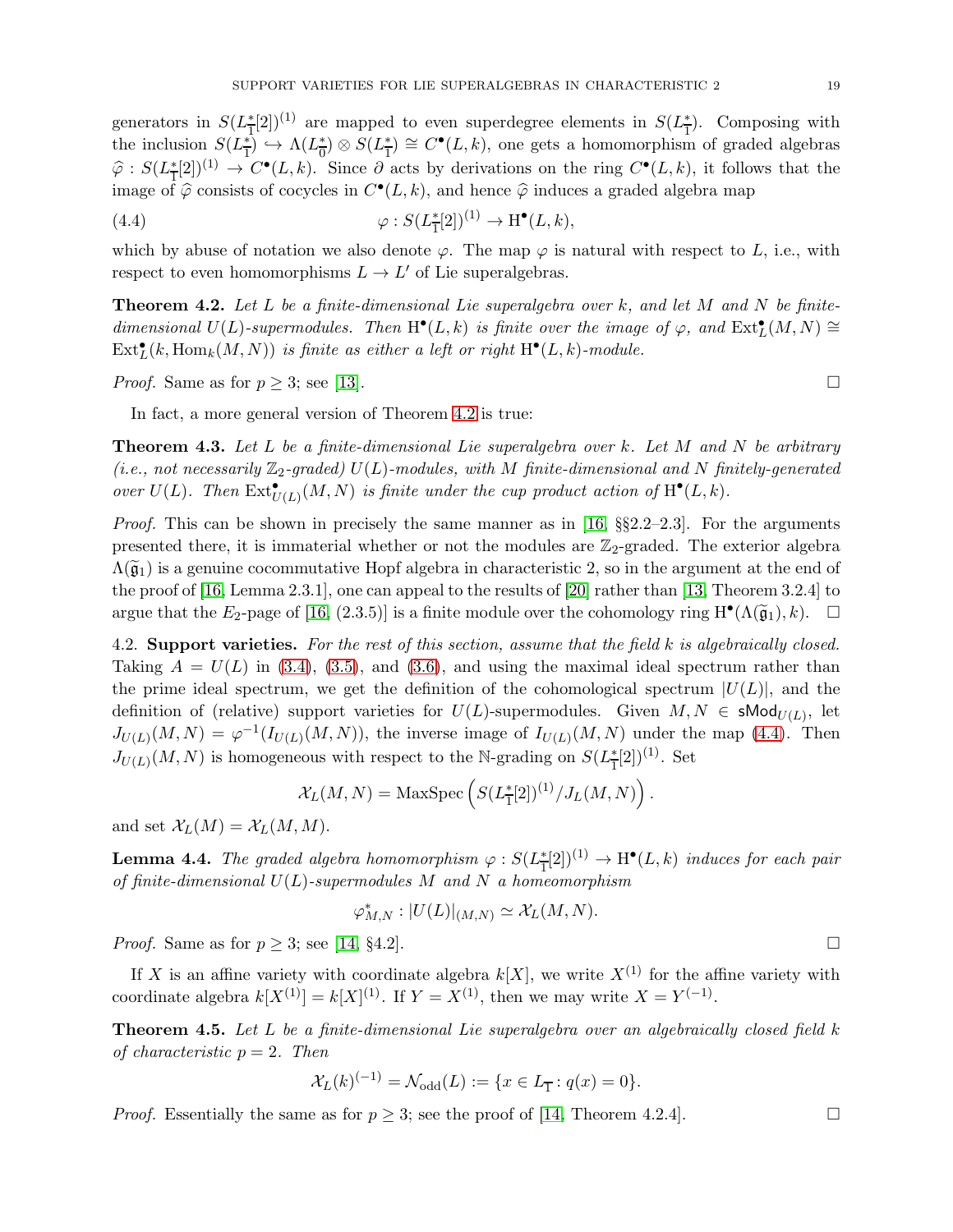We call  $\mathcal{N}_{odd}(L)$  the *odd nullcone* of L. For  $p \neq 2$ , one has  $\mathcal{N}_{odd}(L) = \{x \in L_{\overline{1}} : [x, x] = 0\}.$ 

<span id="page-19-0"></span>**Theorem 4.6.** Let  $L$  be a finite-dimensional Lie superalgebra over an algebraically closed field  $k$ of characteristic  $p = 2$ , and let M be a finite-dimensional L-supermodule. Then

<span id="page-19-1"></span>(4.5) 
$$
\mathcal{X}_L(M)^{(-1)} = \{x \in \mathcal{N}_{\text{odd}}(L) : M|_{\langle x \rangle} \text{ is not free}\} \cup \{0\}.
$$

In [\(4.5\)](#page-19-1),  $M|_{\langle x \rangle}$  denotes the restriction of M to the k-subalgebra of  $U(L)$  generated by x. If  $x \neq 0$ , this subalgebra has the form  $k[x]/(x^2)$ , while for  $x = 0$  the subalgebra is just the field k. The set on the right-hand side of [\(4.5\)](#page-19-1) corresponds to the associated variety originally considered in characteristic zero by Duflo and Serganova; see [\[17,](#page-21-17) [21\]](#page-22-12).

Proof of Theorem 4.6. Let  $\mathcal{X}'_L(M)^{(-1)} = \{x \in \mathcal{N}_{odd}(L) : M|_{\langle x \rangle} \text{ is not free}\} \cup \{0\}$  be the 'rank variety' defined by the right-hand side of [\(4.5\)](#page-19-1). For convenience, we will henceforth omit the  $(-1)$  superscript. First, using naturality with respect to L, one can argue as in the proof of [\[14,](#page-21-3) Proposition 4.3.1 to show that  $\mathcal{X}'_L(M) \subseteq \mathcal{X}_L(M)$ . To establish the reverse inclusion, we relate support varieties for  $U(L)$  to support varieties for  $V(L)$  by way of the quotient map  $\pi : U(L) \rightarrow$  $V(L)$ . The following argument replaces, for  $p = 2$ , the arguments given in [\[16,](#page-21-4) §§3.2–3.3] for  $p \geq 3$ .

Consider the increasing monomial-length filtrations on  $U(L)$  and  $V(L)$ , and the corresponding associated graded algebras

$$
\operatorname{gr} U(L) \cong S(L_{\overline{0}}) \otimes \Lambda(L_{\overline{1}}) \quad \text{and}
$$
  

$$
\operatorname{gr} V(L) \cong S(L_{\overline{0}})/(x^2 : x \in L_{\overline{0}}) \otimes \Lambda(L_{\overline{1}}) \cong \Lambda(L_{\overline{0}}) \otimes \Lambda(L_{\overline{1}}) \cong \Lambda(L).
$$

The algebras gr  $U(L)$  and gr  $V(L)$  are N-graded, with the degree-0 component equal to the field k, and the degree-1 component identifying with the superspace L. Now in the same manner described in [\[13,](#page-21-16) §3.4] (cf. also [\[16,](#page-21-4) §2.3]), the monomial-length filtrations on  $U(L)$  and  $V(L)$  induce decreasing filtrations on the corresponding bar complexes for each algebra, and the decreasing filtrations on the bar complexes then give rise to spectral sequences of algebras

<span id="page-19-3"></span>(4.6) 
$$
{}^{V}E_{1}^{i,j} = H^{i+j}(\text{gr } V(L), k)_{-i} \Rightarrow H^{\bullet}(V(L), k), \text{ and}
$$

<span id="page-19-2"></span>(4.7) 
$$
{}^{U}E_1^{i,j} = \mathrm{H}^{i+j}(\mathrm{gr}\, U(L), k)_{-i} \Rightarrow \mathrm{H}^{\bullet}(U(L), k).
$$

The non-negative gradings on gr $U(L)$  and gr  $V(L)$  induce non-positive gradings on their cohomology rings, which are indicated by the subscript  $-i$  in [\(4.7\)](#page-19-2) and [\(4.6\)](#page-19-3).

By the descriptions of  $gr U(L)$  and  $gr V(L)$  given above, one has

$$
\begin{aligned} \mathcal{H}^\bullet(\text{gr}\,V(L),k)&\cong S(L^*),\quad\text{and}\\ \mathcal{H}^\bullet(\text{gr}\,U(L),k)&\cong \Lambda(L_0^*)\otimes S(L_1^*)\cong S(L^*)/(x^2:x\in L_0^*). \end{aligned}
$$

In both cases, the superspace  $L^* = L^*_{\overline{\Omega}}$  $\frac{1}{0} \oplus L^*_{\overline{1}}$  $\frac{*}{1}$  is concentrated in the  $E_1^{1,0}$  $1^{1,0}_{1}$  term of the spectral sequence. By multiplicativity, this implies that both spectral sequences are concentrated in the row  $j = 0$ , and consequently the abutment is equal to the cohomology of the  $E_1$ -page. Since the differential of each spectral sequence acts by algebra derivations, it follows that the square of any element in  $S(L^*)$  is a cocycle in  $V_{\mathbb{F}_1^{\bullet,0}}$ <sup>•,0</sup>. As a complex,  $U E_1^{\bullet,0}$  $\mathbf{I}^{\bullet,0}$  is simply the Koszul cochain complex described above in [\(4.2\)](#page-17-3). The quotient map  $\pi: U(L) \rightarrow V(L)$  induces a morphism of spectral sequences  ${}^VE \rightarrow {}^VE$ . On the abutment this is just the inflation map induced by  $\pi$ , while on the  $E_1$ -page this is the quotient homomorphism  $S(L^*) \to S(L^*)/(x^2 : x \in L^*_{\overline{0}})$  $\frac{1}{0}$ .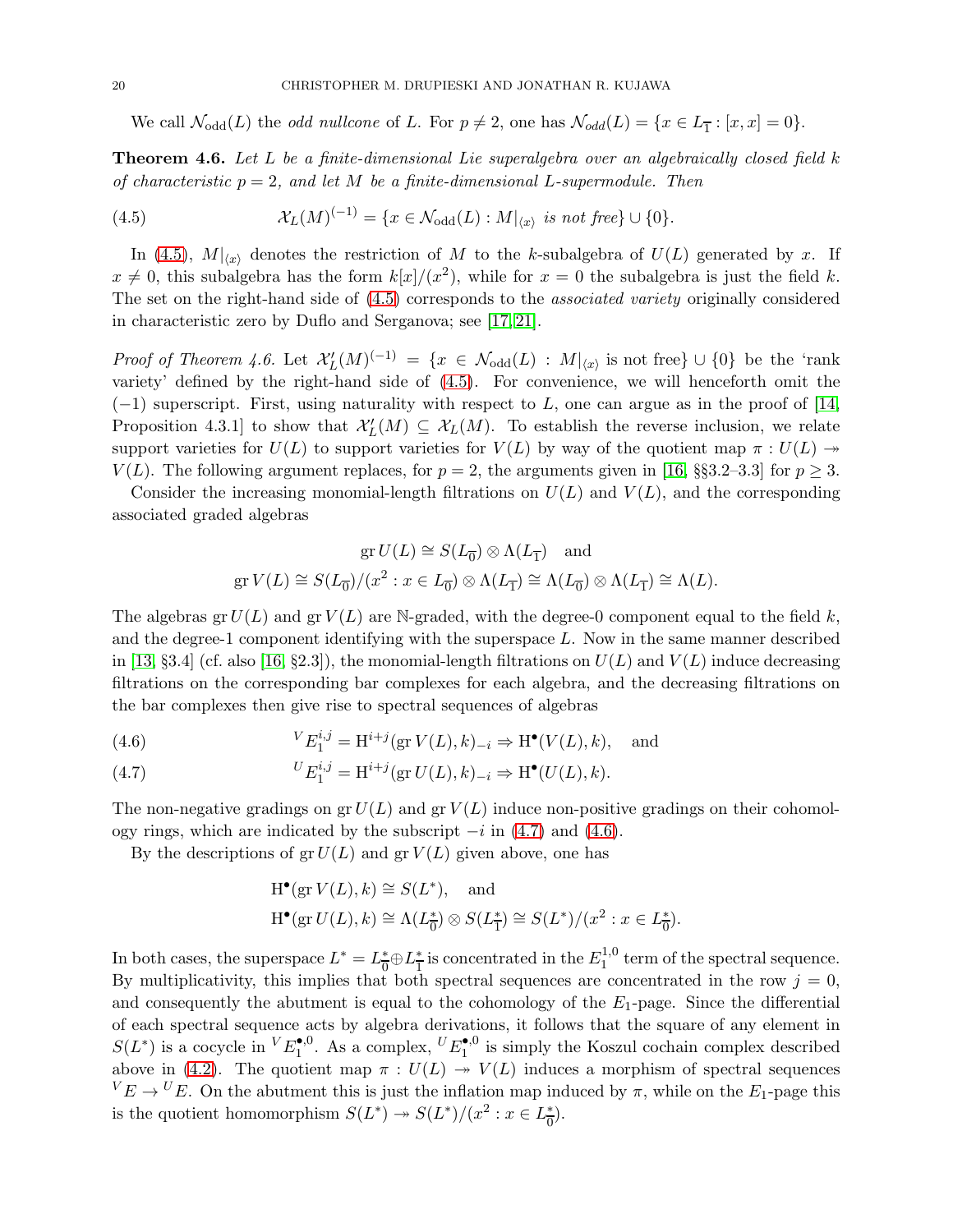<span id="page-20-2"></span>From the observations of the preceding paragraph, we get the commutative diagram

(4.8)  
\n
$$
S(L^*[2])^{(1)} \xrightarrow{\phi} H^{\bullet}(V(L), k)
$$
\n
$$
\downarrow_{\text{res}} \qquad \qquad \downarrow_{\pi^*}
$$
\n
$$
S(L^*_{\overline{1}}[2])^{(1)} \xrightarrow{\varphi} H^{\bullet}(U(L), k).
$$

Here  $\varphi$  is the homomorphism of [\(4.4\)](#page-18-2), and  $\phi$  is the analogous map for  $H^{\bullet}(V(L), k)$  that arises from the graded k-algebra homomorphism  $S(L^*[2])^{(1)} \to S(L^*) \cong {}^V E_1^{\bullet,0}$  $\mathbf{I}^{\bullet,0}$  induced by the squaring operation on  $S(L^*)$ . Commutativity of [\(4.8\)](#page-20-2) then implies commutativity of the diagram

(4.9) 
$$
L^{(1)} \longleftrightarrow \begin{cases} E^{(1)} & \xrightarrow{\phi^*} |V(L)| \longleftrightarrow |V(L)|_M \\ \text{res}^* & \xrightarrow{\pi^*} \begin{cases} \pi_* & \xrightarrow{\pi^*} \\ \text{res}^* & |U(L)| \longleftrightarrow |U(\widetilde{\mathfrak{g}})|_M. \end{cases}
$$

By the classical theory (cf. [\[18\]](#page-21-0)),

$$
\phi^*(|V(L)|_M) = \{ z \in L : z^{\{2\}} = 0 \text{ and } M|_{\langle z \rangle} \text{ is not free} \} \cup \{0\}.
$$

Then commutativity of the diagram implies that

$$
\mathcal{X}_L(M)\subseteq \{z\in \mathcal{N}_\mathrm{odd}(L): M|_{\langle z\rangle} \text{ is not free}\}\cup \{0\}=\mathcal{X}'_L(M).
$$

Then  $\mathcal{X}'_L(M) \subseteq \mathcal{X}_L(M)$  and  $\mathcal{X}_L(M) \subseteq \mathcal{X}'_L(M)$ , so  $\mathcal{X}'_L(M) = \mathcal{X}_L(M)$ .

<span id="page-20-0"></span>Corollary 4.7 (Tensor Product Property). Let L be a finite-dimensional Lie superalgebra over an algebraically closed field k of characteristic  $p = 2$ , and let M and N be finite-dimensional L-supermodules. Then

$$
|U(L)|_{M\otimes N}=|U(L)|_M\cap |U(L)|_N.
$$

*Proof.* Follows immediately from the theorem, in the same manner as Proposition [3.2.](#page-10-0)

<span id="page-20-1"></span>**Theorem 4.8.** Let L be a finite-dimensional Lie superalgebra over an algebraically closed field k of characteristic  $p = 2$ . Let M be a finite-dimensional L-supermodule. Then

$$
\{x \in \mathcal{N}_{odd}(L) : M|_{\langle x \rangle} \text{ is not free}\} = \emptyset \quad \text{if and only if} \quad \text{projdim}_{U(L)}(M) < \infty.
$$

Proof. The 'if' portion of the statement is an immediate consequence of the identification  $(4.5)$ . For the 'only if' portion of statement, the line of reasoning is essentially the same as that for the proof of [\[16,](#page-21-4) Theorem 3.4.2]. First, one argues as in the proof of [16, Lemma 2.4.1] that  $U(L)$ is free of finite rank over a central (purely even) polynomial subalgebra  $\mathcal{O}$ , and hence  $U(L)$  is a Noether O-algebra in the terminology of [\[16,](#page-21-4) Definition A.1.1]. Next, one uses Theorems [4.6](#page-19-0) and [4.3](#page-18-3) to deduce for each finitely-generated  $U(L)$ -module N that  $\text{Ext}^i_{U(L)}(M,N) = 0$  for all  $i \gg 0$ . By [\[16,](#page-21-4) Theorem A.1.2], M has finite projective dimension in  $\mathsf{Mod}_{U(L)}$ . By [\(4.3\)](#page-17-2), this implies that M has finite projective dimension in  $\mathsf{sMod}_{U(L)}$ . .

Remark 4.9. An immediate consequence of Theorem [4.8](#page-20-1) is that

 $\mathcal{N}_{odd}(L) = \{0\}$  if and only if  $U(L)$  is of finite global dimension.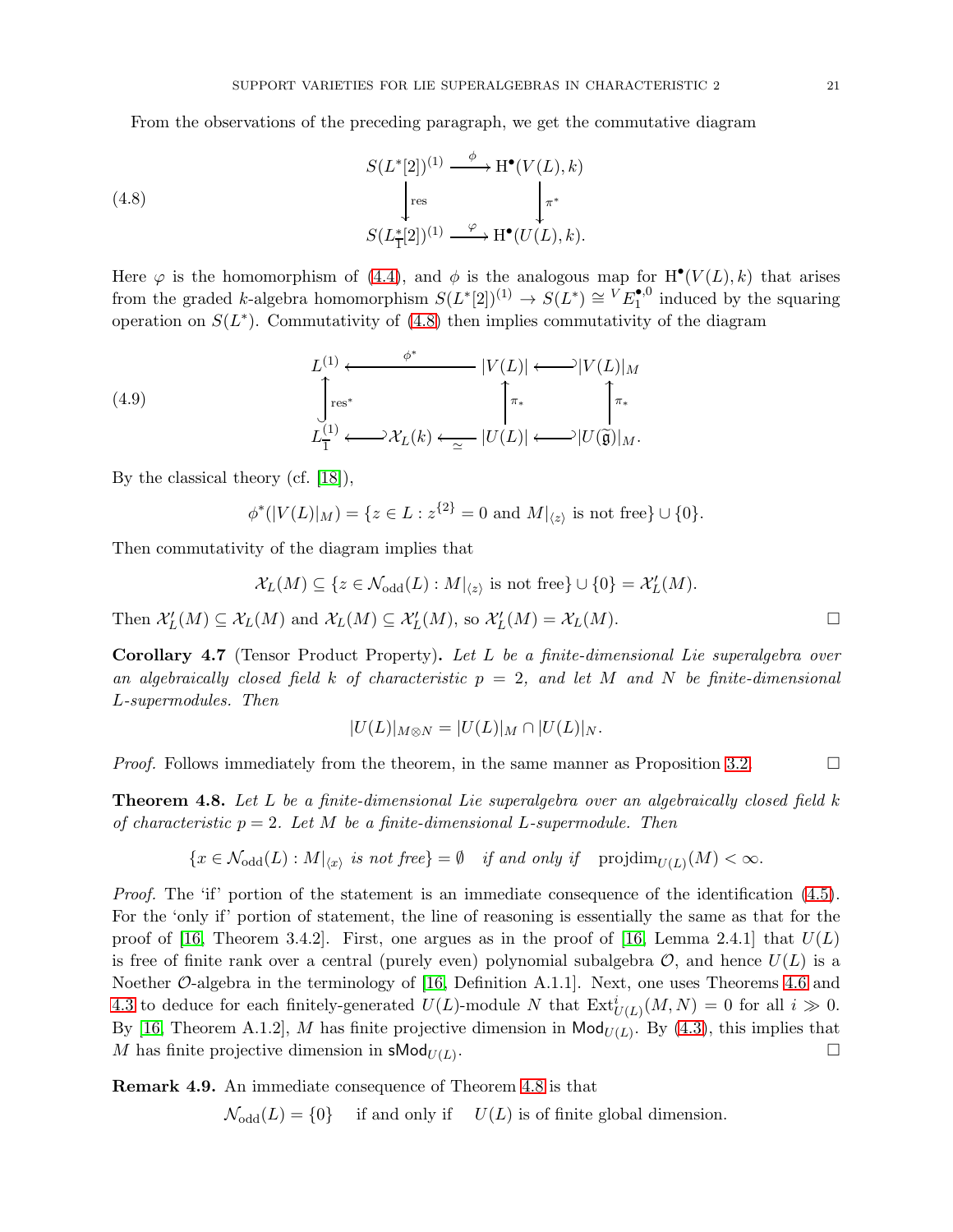On the one hand, if the global dimension of  $U(L)$  is finite, then  $H^{\bullet}(U(L), k)$  is a finite-dimensional k-algebra, and hence  $\mathcal{N}_{odd}(L) \simeq |U(L)| = \{0\}$ . On the other hand, if  $\mathcal{N}_{odd}(L) = \{0\}$ , then  $projdim_{U(L)}(k) < \infty$ . Since  $projdim_{U(L)}(M) \leq projdim_{U(L)}(k)$  for any  $U(L)$ -supermodule M, this implies that  $U(L)$  has finite global dimension. This extends to characteristic 2 a result originally due to Bøgvad [\[9\]](#page-21-10) in characteristic zero (see [\[25,](#page-22-1) Theorem 17.1.2] for a general statement in characteristic zero) and due to the authors in odd characteristic [\[16,](#page-21-4) Corollary 3.4.3].

In any positive characteristic it would be interesting to find a tensor triangulated category whose thick tensor ideals are governed by  $\text{Proj}_s(H^{\bullet}(U(L), k))$  in a manner analogous to [\(3.16\)](#page-15-1) and [\(3.17\)](#page-15-2). Instead of quotienting out the projective supermodules, as one does for the stable category, one would evidently need to factor out the supermodules of finite projective dimension, since these are the modules on which the support theory for  $U(L)$  vanishes. This suggests a version of the singularity category will be the appropriate setting to consider these questions.

## **REFERENCES**

- <span id="page-21-14"></span>1. L. L. Avramov and S. B. Iyengar, Restricting homology to hypersurfaces, Geometric and Topological Aspects of the Representation Theory of Finite Groups, PIMS Summer School and Workshop, July 27–August 5, 2016, Springer Proceedings in Mathematics & Statistics, vol. 242, Springer, 2018, pp. 1–23.
- <span id="page-21-12"></span><span id="page-21-9"></span>2. Y. A. Bahturin, A. A. Mikhalev, V. M. Petrogradsky, and M. V. Zaicev, [Infinite-dimensional Lie superalgebras](https://doi.org/10.1515/9783110851205), De Gruyter Expositions in Mathematics, vol. 7, Walter de Gruyter & Co., Berlin, 1992.
- 3. D. Benson, S. B. Iyengar, H. Krause, and J. Pevtsova, Stratification for module categories of finite group schemes, J. Amer. Math. Soc. 31 (2018), no. 1, 265–302.
- <span id="page-21-5"></span>4. , Rank varieties and π[-points for elementary supergroup schemes](https://doi.org/10.1090/btran/74), Trans. Amer. Math. Soc. Ser. B 8 (2021), 971–998.
- <span id="page-21-6"></span>5. \_\_\_\_\_\_, Stratification and duality for unipotent finite supergroup schemes, Equivariant topology and derived algebra, London Math. Soc. Lecture Note Ser., vol. 474, Cambridge Univ. Press, Cambridge, 2022, pp. 241–275.
- <span id="page-21-11"></span><span id="page-21-1"></span>6. B. D. Boe, J. R. Kujawa, and D. K. Nakano, [Cohomology and support varieties for Lie superalgebras. II](https://doi-org.ezproxy.lib.ou.edu/10.1112/plms/pdn019), Proc. Lond. Math. Soc. (3) 98 (2009), no. 1, 19–44.
- <span id="page-21-2"></span>7. B. D. Boe, J. R. Kujawa, and D. K. Nakano, [Cohomology and support varieties for Lie superalgebras](http://dx.doi.org/10.1090/S0002-9947-2010-05096-2) , Trans. Amer. Math. Soc. 362 (2010), no. 12, 6551–6590.
- 8. B. D. Boe, J. R. Kujawa, and D. K. Nakano, [Tensor triangular geometry for classical Lie superalgebras](http://dx.doi.org/10.1016/j.aim.2017.04.022) , Adv. Math. 314 (2017), 228–277.
- <span id="page-21-10"></span>9. R. Bøgvad, Some elementary results on the cohomology of graded Lie algebras, Algebraic homotopy and local algebra (Luminy, 1982), Astérisque, vol. 113, Soc. Math. France, Paris, 1984, pp. 156–166.
- <span id="page-21-7"></span>10. S. Bouarroudj, P. Grozman, A. Lebedev, D. Leites, and I. Shchepochkina, [Simple vectorial Lie algebras in characteristic 2 and their](https://doi.org/10.3842/SIGMA.2020.089) superizations, SIGMA Symmetry Integrability Geom. Methods Appl. 16 (2020), Paper No. 089, 101.
- <span id="page-21-15"></span>11. D. A. Cox, J. Little, and D. O'Shea, [Ideals, varieties, and algorithms](https://doi.org/10.1007/978-3-319-16721-3), fourth ed., Undergraduate Texts in Mathematics, Springer, Cham, 2015, An introduction to computational algebraic geometry and commutative algebra.
- <span id="page-21-16"></span><span id="page-21-8"></span>12. I. Dell'Ambrogio, Tensor triangular geometry and KK-theory, J. Homotopy Relat. Struct. 5 (2010), no. 1, 319– 358.
- 13. C. M. Drupieski, [Cohomological finite generation for restricted Lie superalgebras and finite supergroup schemes](http://dx.doi.org/10.1090/S1088-4165-2013-00440-5), Represent. Theory 17 (2013), 469–507.
- <span id="page-21-3"></span>14. C. M. Drupieski and J. R. Kujawa, [On support varieties for Lie superalgebras and finite supergroup schemes](https://doi.org/10.1016/j.jalgebra.2018.12.033), J. Algebra 525 (2019), 64–110.
- <span id="page-21-13"></span><span id="page-21-4"></span>15. [Support schemes for infinitesimal unipotent supergroups](https://doi.org/10.1016/j.aim.2021.107754), Adv. Math. 384 (2021), 107754.
- 16. [Support varieties and modules of finite projective dimension for modular Lie superalgebras](https://doi.org/10.2140/ant.2021.15.1157), Algebra Number Theory 15 (2021), no. 5, 1157–1180, With an appendix by Luchezar L. Avramov and Srikanth B. Iyengar.
- <span id="page-21-17"></span><span id="page-21-0"></span>17. M. Duflo and V. Serganova, On associated variety for Lie superalgebras, unpublished, 2005, [arXiv:0507198](http://arxiv.org/abs/0507198).
- 18. E. M. Friedlander and B. J. Parshall, [Support varieties for restricted Lie algebras](http://dx.doi.org/10.1007/BF01389268), Invent. Math. 86 (1986), no. 3, 553–562.